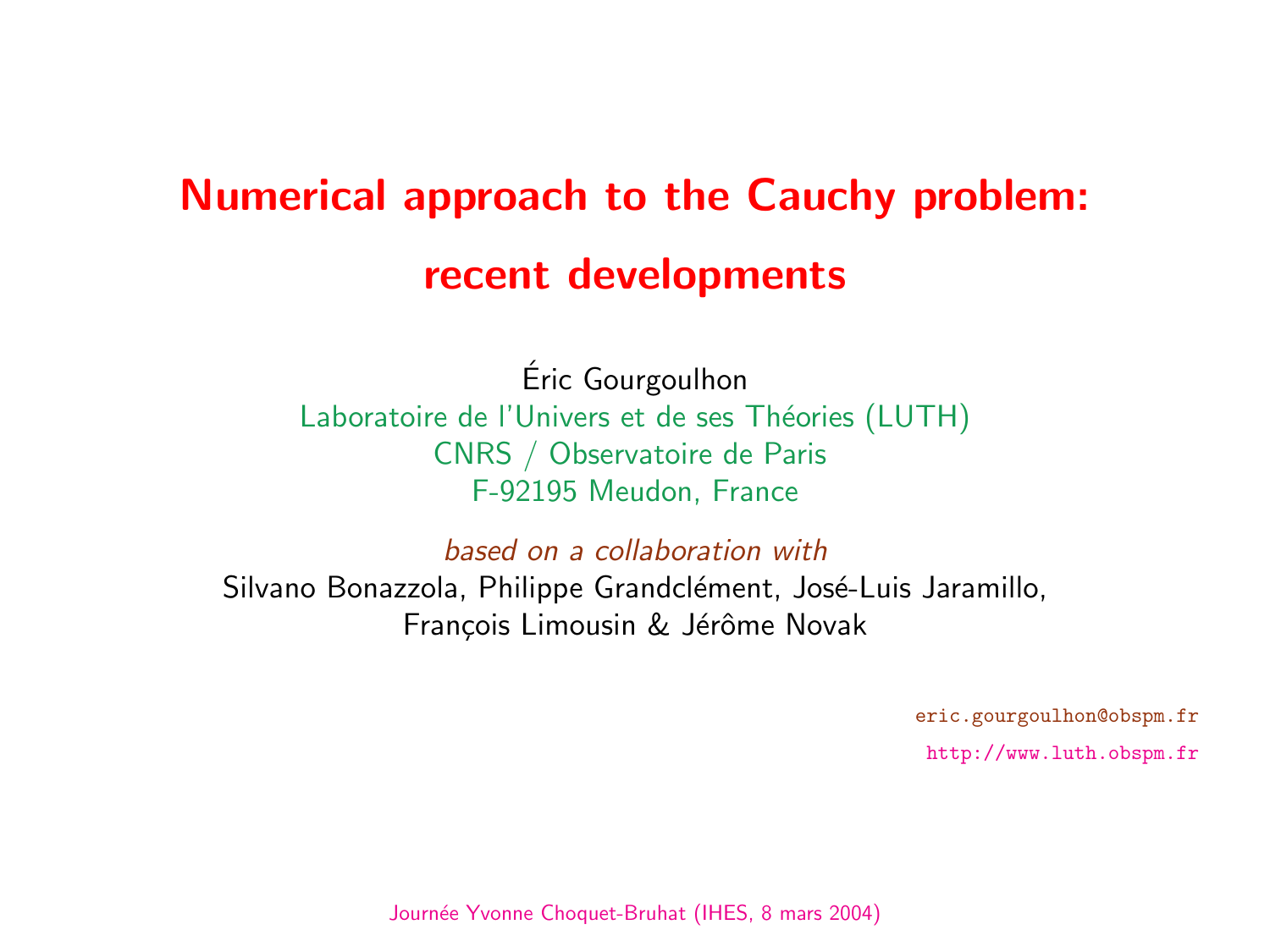#### Plan

- 1. Introduction
- 2. Conformal 3+1 formalism
- 3. Dirac gauge
- 4. Numerical implementation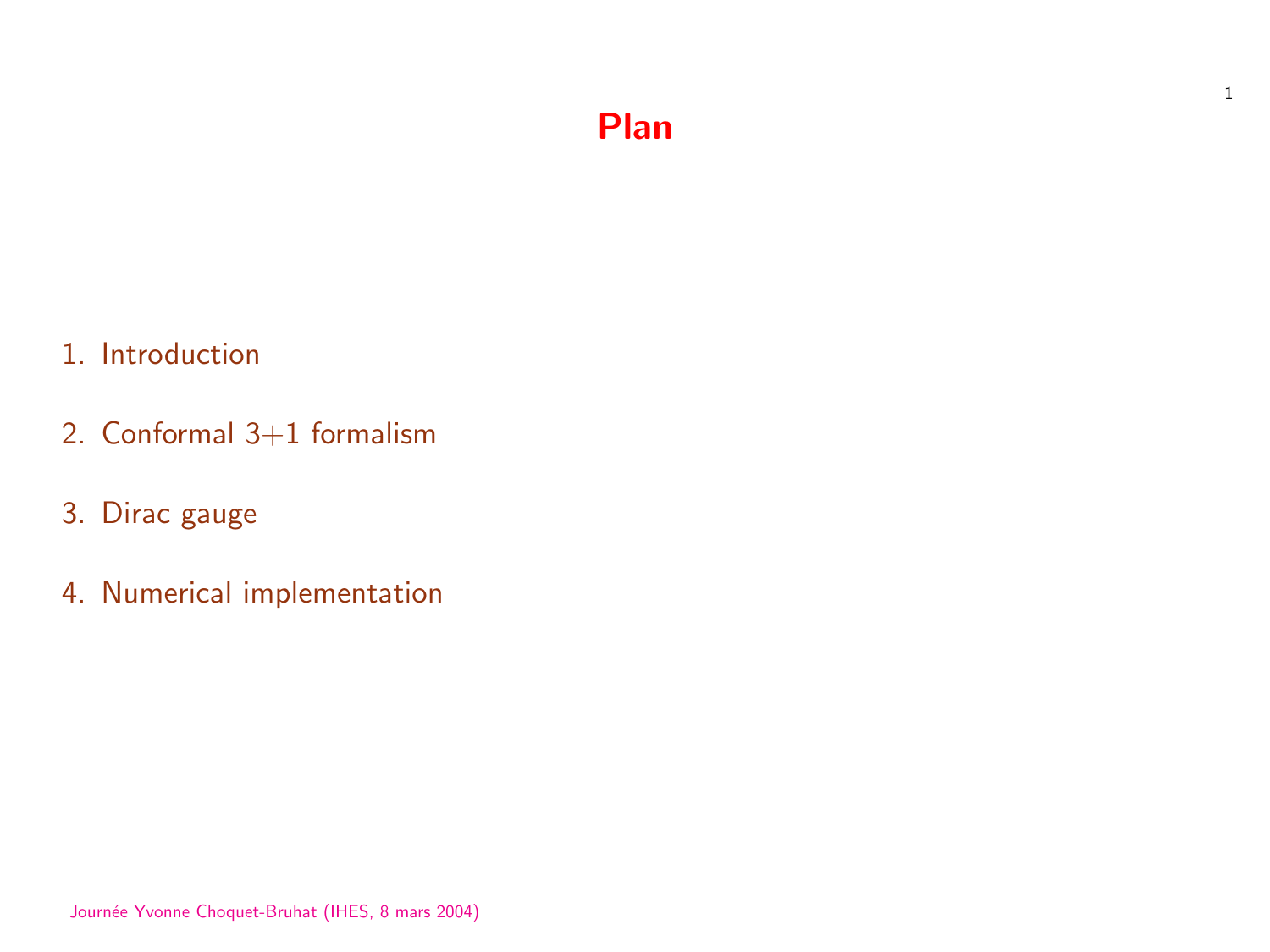# 1 Introduction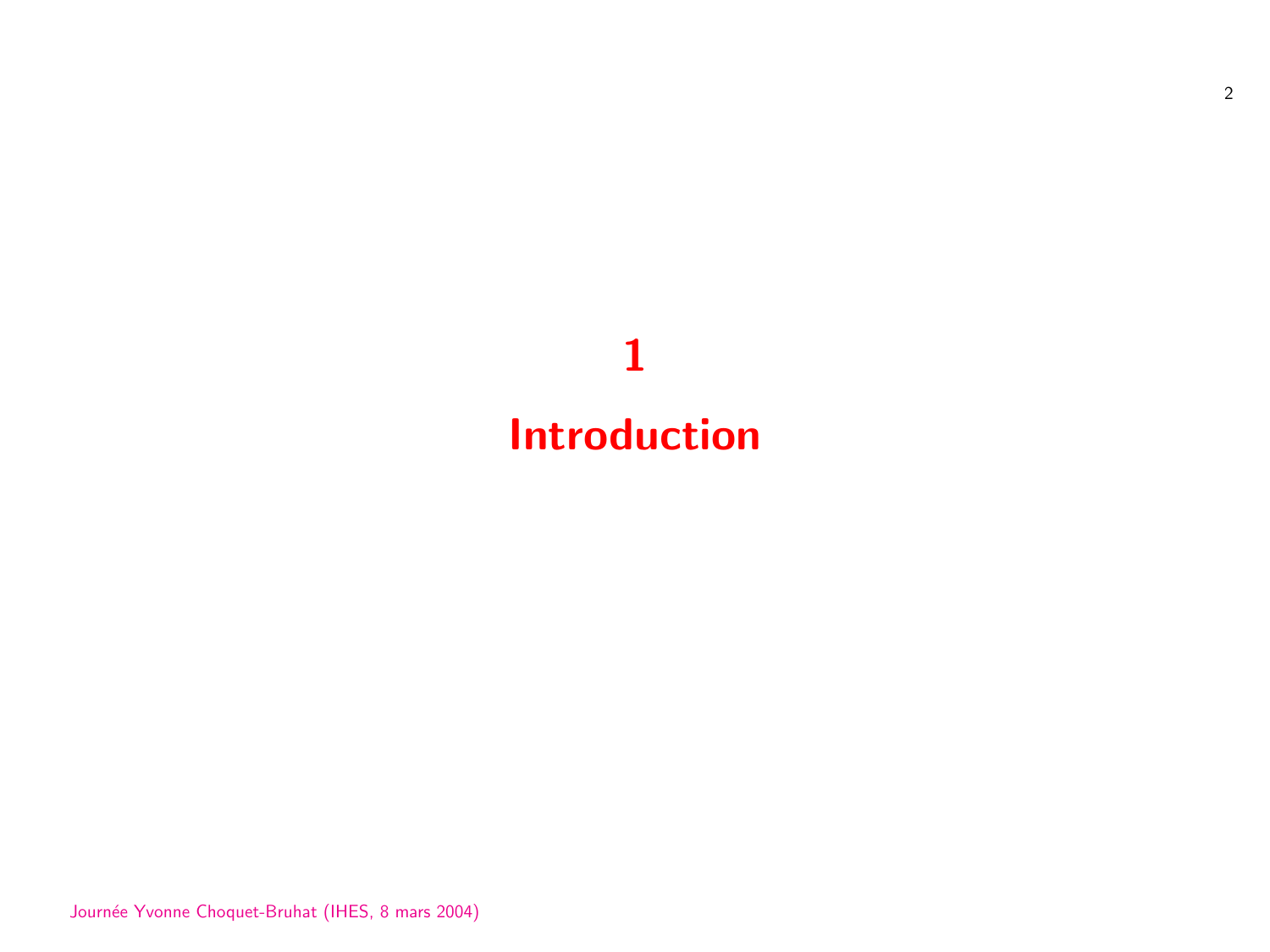#### Historical context

- Darmois (1927), Lichnerowicz (1939): Cauchy problem for analytic initial data
- Lichnerowicz  $(1944)$ : First  $3+1$  formalism, conformal decomposition of spatial metric
- Fourès-Bruhat (1952): Cauchy problem for  $C^5$  initial data: local existence and uniqueness in harmonic coordinates
- Fourès-Bruhat  $(1956)$ : 3+1 formalism (moving frame)
- Arnowitt, Deser & Misner  $(1962)$ : 3+1 formalism (Hamiltonian analysis of GR)
- York (1972): gravitational dynamical degrees of freedom carried by the conformal spatial metric
- O Murchadha & York (1974): Conformal transverse-traceless (CTT) method for solving the constraint equations
- Smarr & York (1978): Radiation gauge for numerical relativity: elliptic-hyperbolic system with asymptotic TT behavior
- York (1999): Conformal thin-sandwich (CTS) method for solving the constraint equations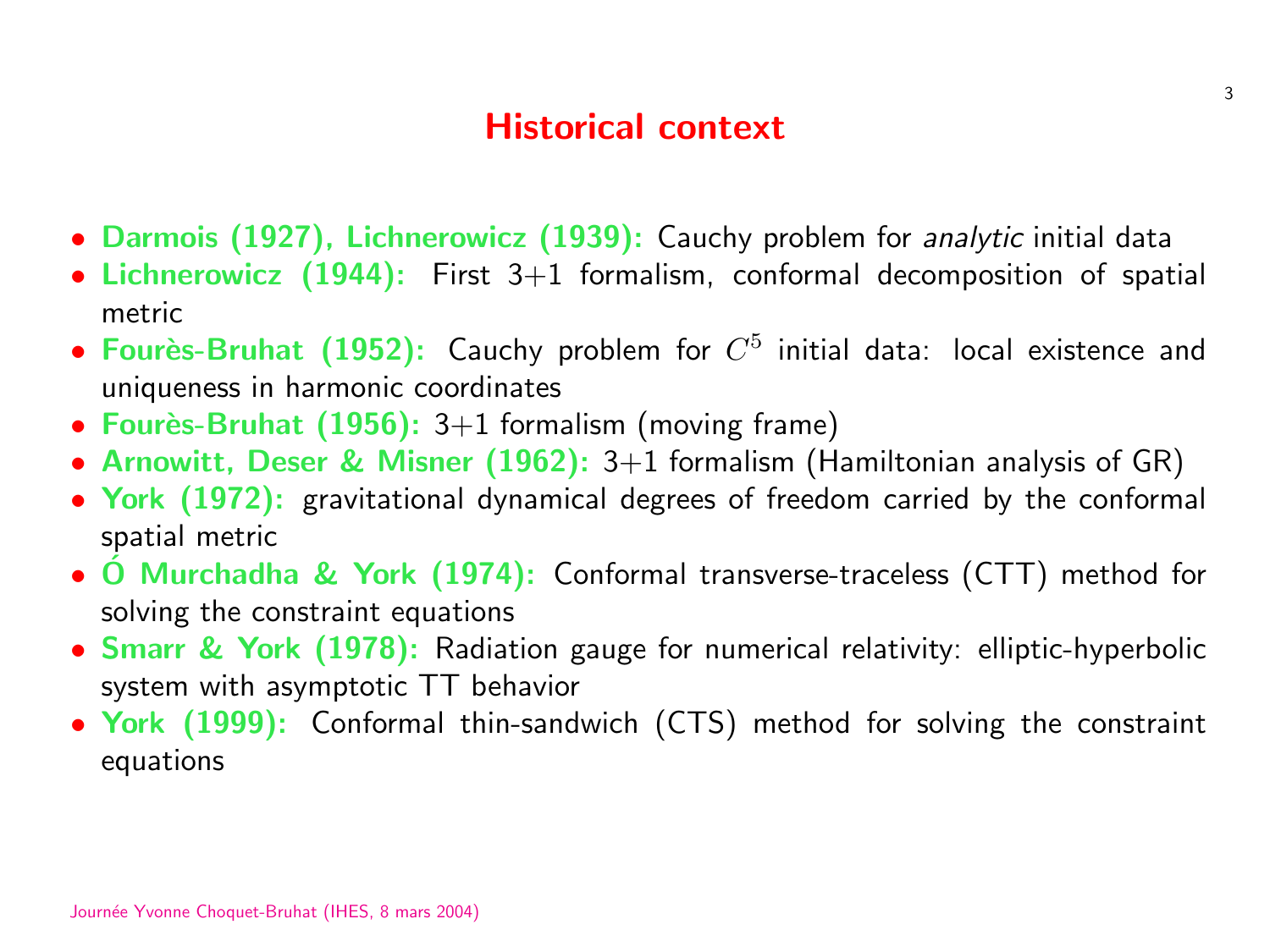#### Historical context (numerical relativity)

- Smarr (1977): 2-D (axisymmetric) head-on collision of two black holes: first numerical solution beyond spherical symmetry of the Cauchy problem for asymptotically flat spacetimes
- Nakamura (1983), Stark & Piran (1985): 2-D (axisymmetric) gravitational collapse to a black hole
- Bona & Masso (1989), Choquet-Bruhat & York (1995), Kidder, Scheel & Teukolsky (2001), and many others: (First-order) (symmetric) hyperbolic formulations of Einstein equations within the  $3+1$  formalism
- Shibata & Nakamura (1995), Baumgarte & Shapiro (1999): BSSN formulation: conformal decomposition of the  $3+1$  equations and promotion of some connection function as an independent variable
- Shibata (2000): 3-D full computation of binary neutron star merger: first full GR 3-D solution of the Cauchy problem of astrophysical interest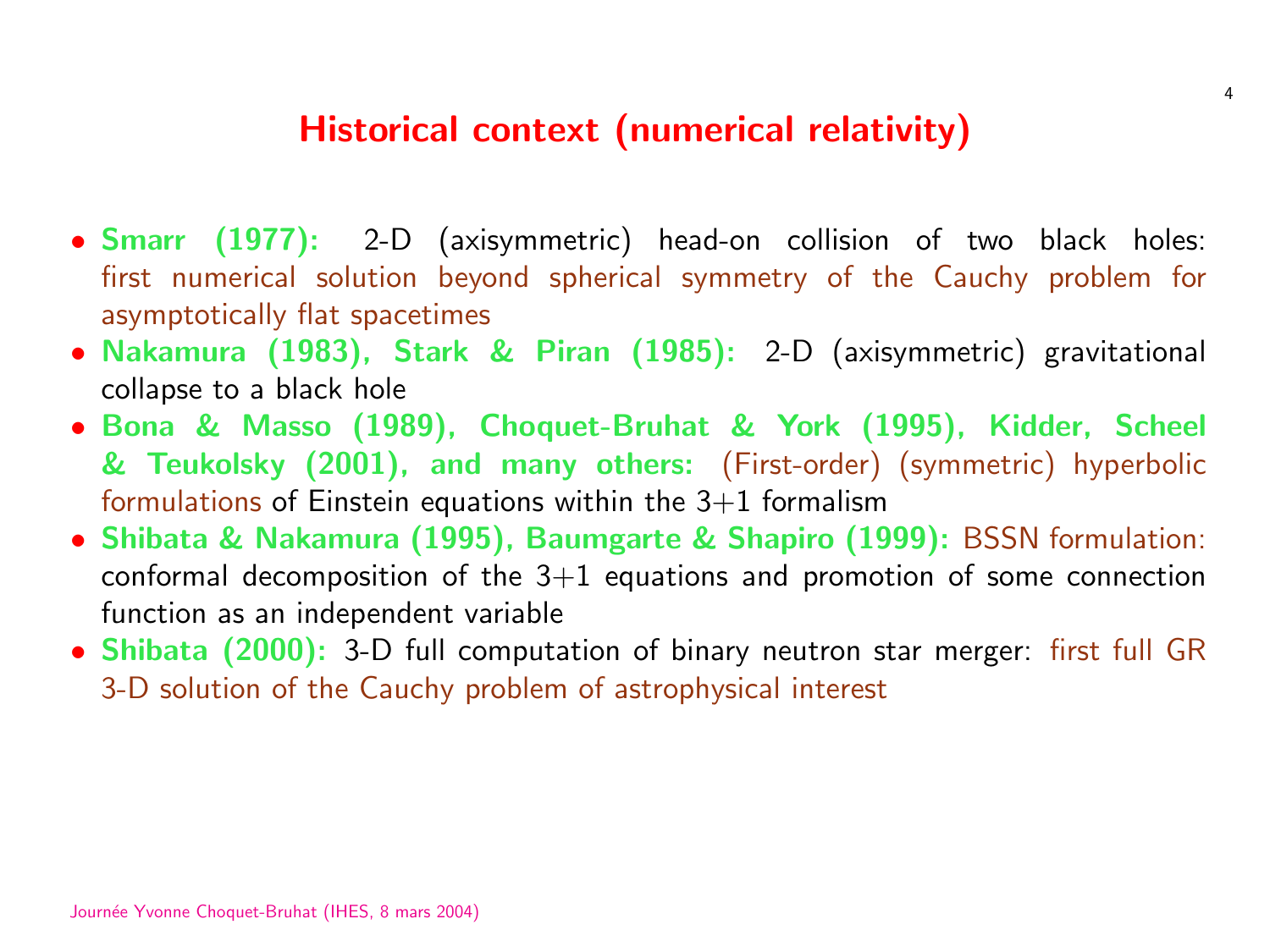#### 3+1 formalism

Foliation of spacetime by a family of spacelike hypersurfaces  $(\Sigma_t)_{t\in\mathbb{R}}$  ; on each hypersurface, pick a coordinate system  $(x^i)_{i \in \{1,2,3\}}$  $\implies (x^\mu)_{\mu \in \{0,1,2,3\}} = (t,x^1,x^2,x^3) =$  coordinate system on spacetime



**n** : future directed unit normal to  $\Sigma_t$  :  $\mathbf{n} = -N \, \mathbf{d} t$ ,  $N$  : lapse function  ${\bf e}_t = \partial/\partial t$  : time vector of the natural basis associated with the coordinates  $(x^{\mu})$ 

 $N$  : lapse function  $N$  : lapse function  $\beta$  : shift vector  $\int$ 

 $\mathbf{e}_t = N \mathbf{n} + \boldsymbol{\beta}$ 

Geometry of the hypersurfaces  $\Sigma_t$ : – induced metric  $\gamma = \mathbf{g} + \mathbf{n} \otimes \mathbf{n}$ 

 $-$  extrinsic curvature :  $\,\mathsf{K}=-\,$ 1 2  $\ell$ n $\gamma$ 

 $g_{\mu\nu} dx^{\mu} dx^{\nu} = -N^2 dt^2 + \gamma_{ij} (dx^i + \beta^i dt) (dx^j + \beta^j dt)$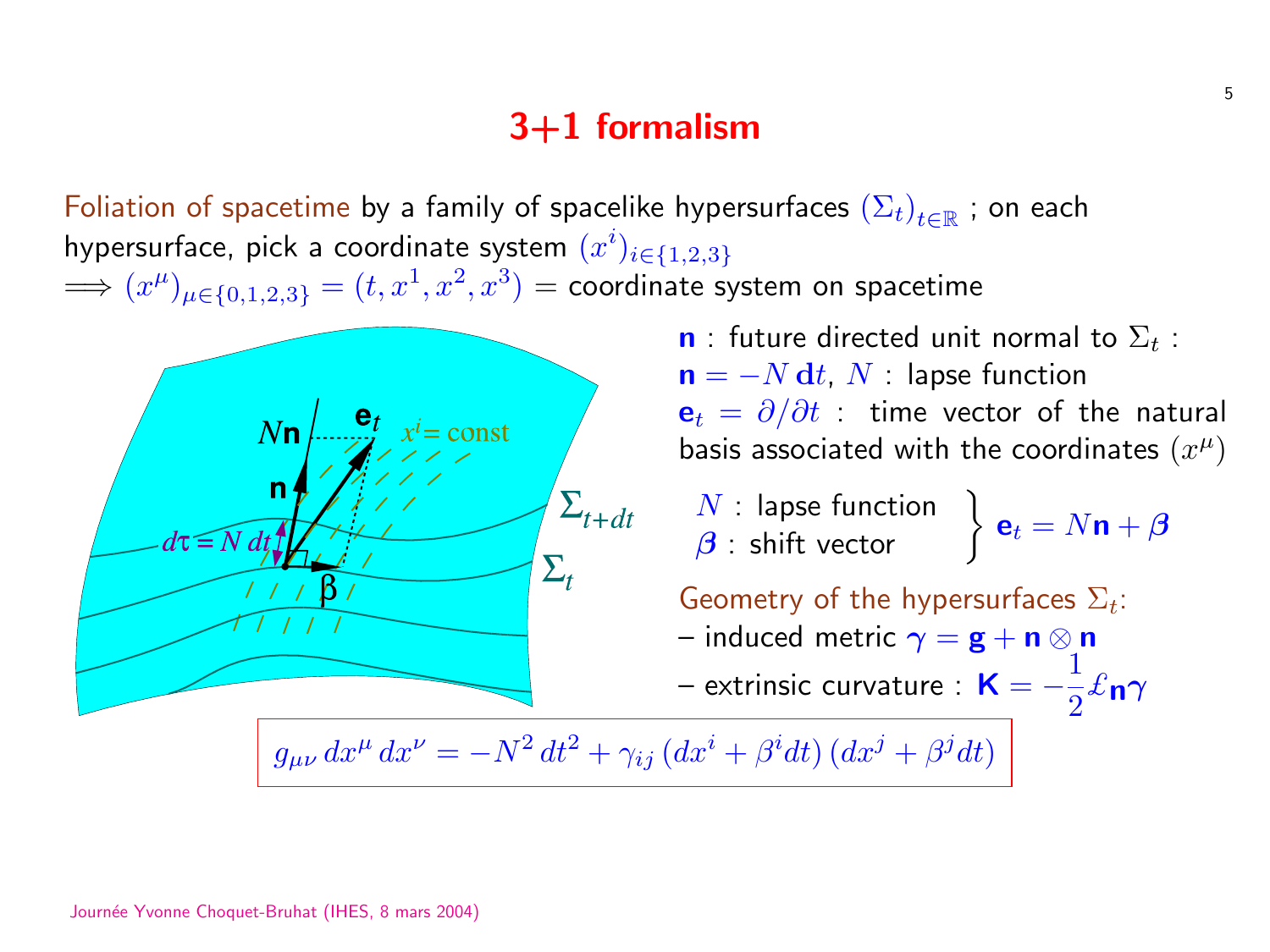#### 3+1 decomposition of Einstein equation

<span id="page-6-0"></span>Orthogonal projection of Einstein equation onto  $\Sigma_t$  and along the normal to  $\Sigma_t$ :

• Hamiltonian constraint:  $R + K^2 - K_{ij}K^{ij} = 16\pi E$ 

\n- Dynamical equations: 
$$
\overline{\frac{\partial K_{ij}}{\partial t} - \pounds_{\beta} K_{ij} = -D_i D_j N + N \left[ R_{ij} - 2K_{ik} K^k_{\ j} + KK_{ij} + 4\pi((S - E)\gamma_{ij} - 2S_{ij}) \right]}
$$
\n

 $\overline{\left[D_jK^{ij}-D^iK=8\pi J^i\right]}$ 

 $E := \mathsf{T}(\mathsf{n},\mathsf{n}) = T_{\mu\nu} n^{\mu} n^{\nu}, \qquad J_i := - \gamma_i^{\mu} T_{\mu\nu} n^{\nu}, \qquad S_{ij} := \gamma_i^{\mu}$  $\frac{1}{i}^{\mu}\gamma_j^{\phantom{j}\nu}\,T_{\mu\nu},\quad \, S:=S_i^{\phantom{i}\bar{i}}$ i

 $D_i$  : covariant derivative associated with  $\boldsymbol{\gamma}, \quad R_{ij}$  : Ricci tensor of  $D_i, \quad R := R_i^{\phantom{i}i}$ i

Kinematical relation between  $\gamma$  and **K**:

$$
\frac{\partial \gamma^{ij}}{\partial t} + D^i \beta^j + D^j \beta^i = 2 N K^{ij}
$$

#### Resolution of Einstein equation  $\equiv$  Cauchy problem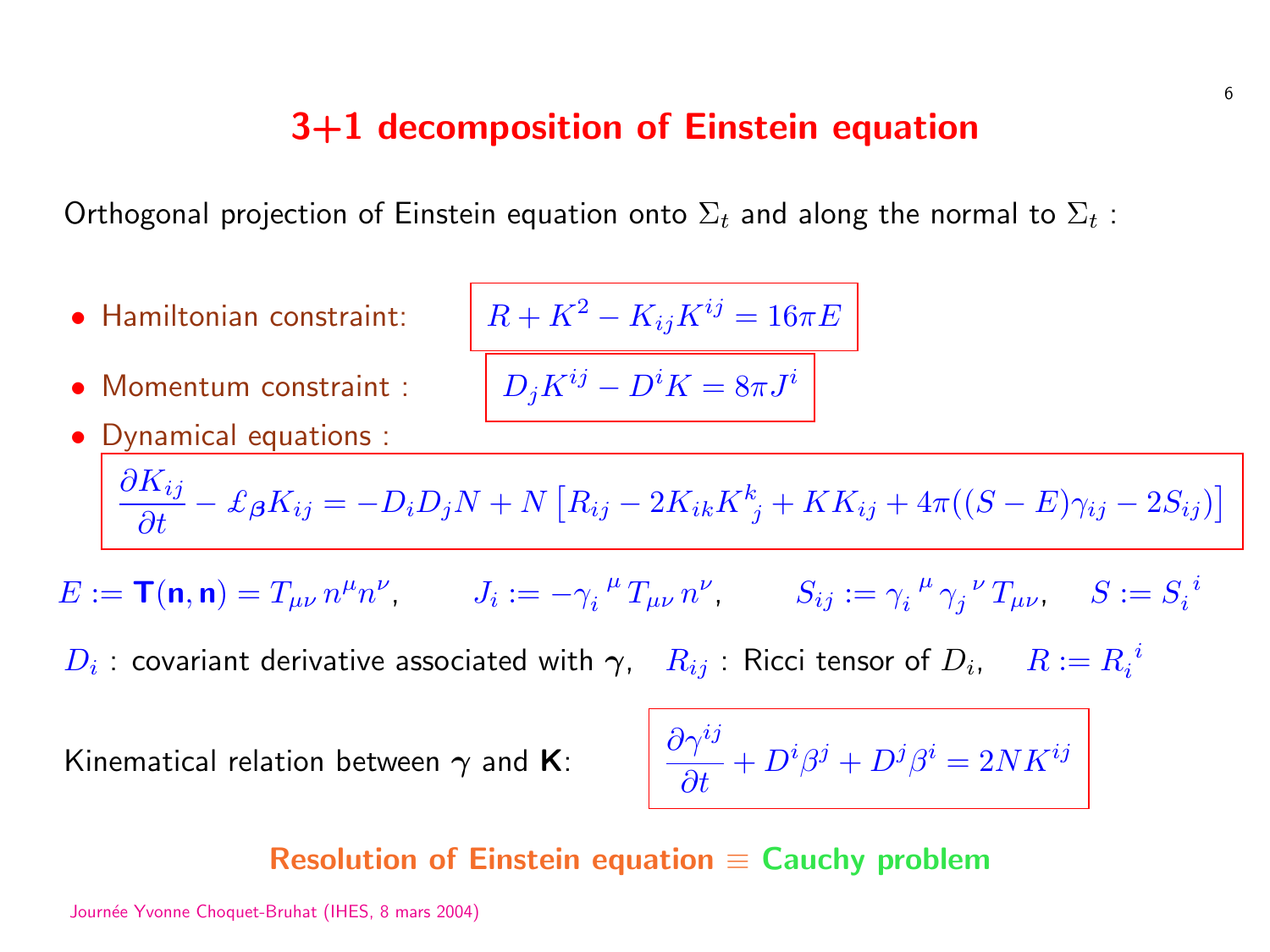## 2

## Conformal 3+1 formalism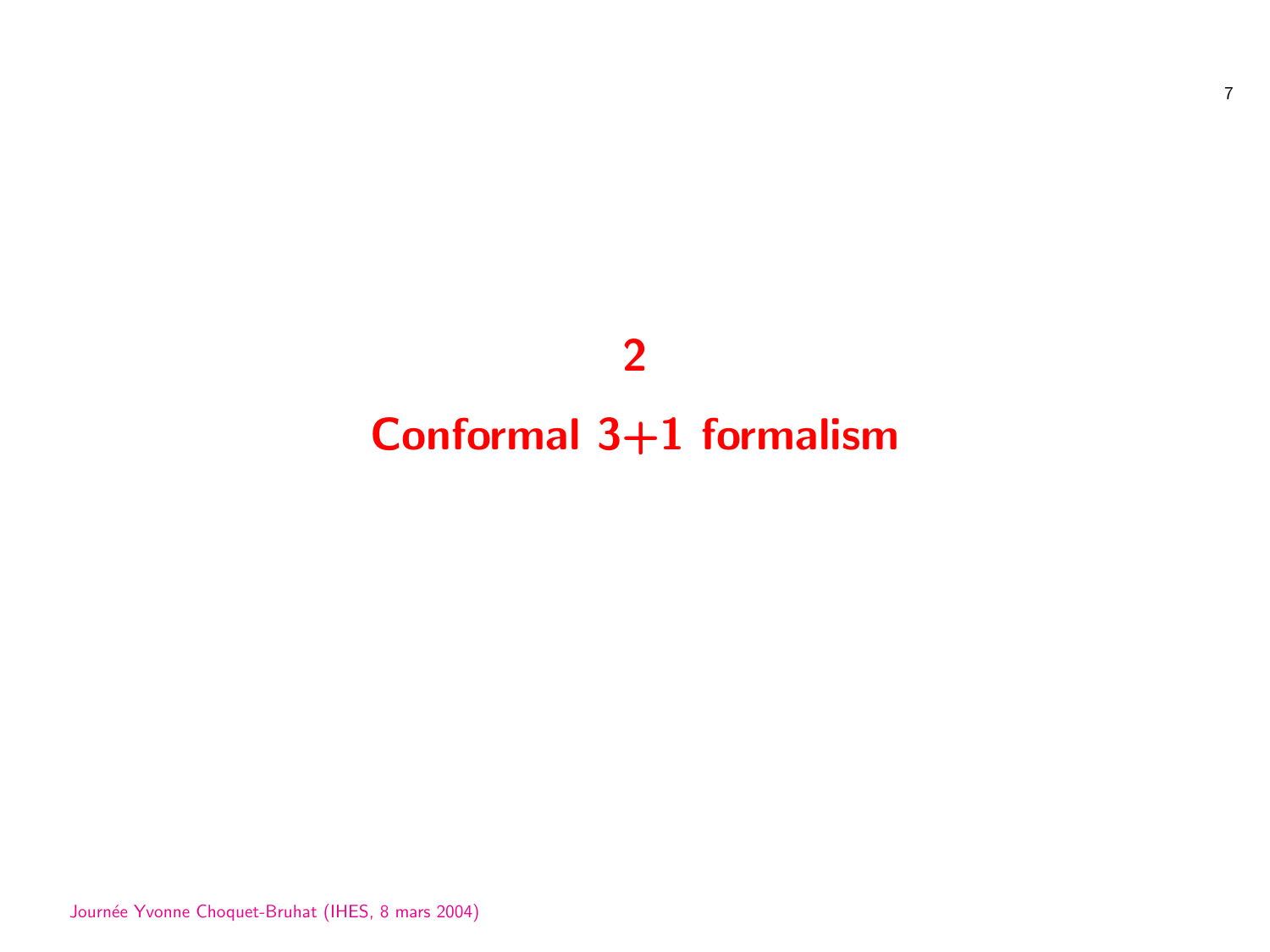#### Conformal metric

York (1972) : Dynamical degrees of freedom of the gravitational field carried by the conformal "metric"

$$
\hat{\gamma}_{ij}:=\gamma^{-1/3}\,\gamma_{ij}\qquad\text{ with }\gamma:=\det\gamma_{ij}
$$

 $\hat{\gamma}_{ij}$  = tensor density of weight  $-2/3$ 

To work with tensor fields only, introduce an extra structure on  $\Sigma_t$ : a flat metric f such that  $\frac{\partial f_{ij}}{\partial x}$  $\frac{\partial^2 J_{ij}}{\partial t}=0$  and  $\gamma_{ij}\sim f_{ij}$  at spatial infinity (asymptotic flatness)

$$
\text{Define } \boxed{\tilde{\gamma}_{ij} := \Psi^{-4}\,\gamma_{ij}} \text{ or } \boxed{\gamma_{ij} =: \Psi^{4}\,\tilde{\gamma}_{ij}} \text{ with } \boxed{\Psi := \left(\frac{\gamma}{f}\right)^{1/12}}, \, f := \det f_{ij}
$$

 $\tilde{\gamma}_{ij}$  is invariant under any conformal transformation of  $\gamma_{ij}$  and verifies  $\det \tilde{\gamma}_{ij} = f$ 

Notations:  $\tilde{\gamma}^{ij}$ : inverse conformal metric :  $\tilde{\gamma}_{ik}\,\tilde{\gamma}^{kj}=\delta_i^{\;\;j}$ i  $\tilde{D}_i$  : covariant derivative associated with  $\tilde{\gamma}_{ij}$ ,  $\tilde{D}^i:=\tilde{\gamma}^{ij}\tilde{D}_j$  $\mathcal{D}_i$  : covariant derivative associated with  $f_{ij}$ ,  $\mathcal{D}^i:=f^{ij}\mathcal{D}_j$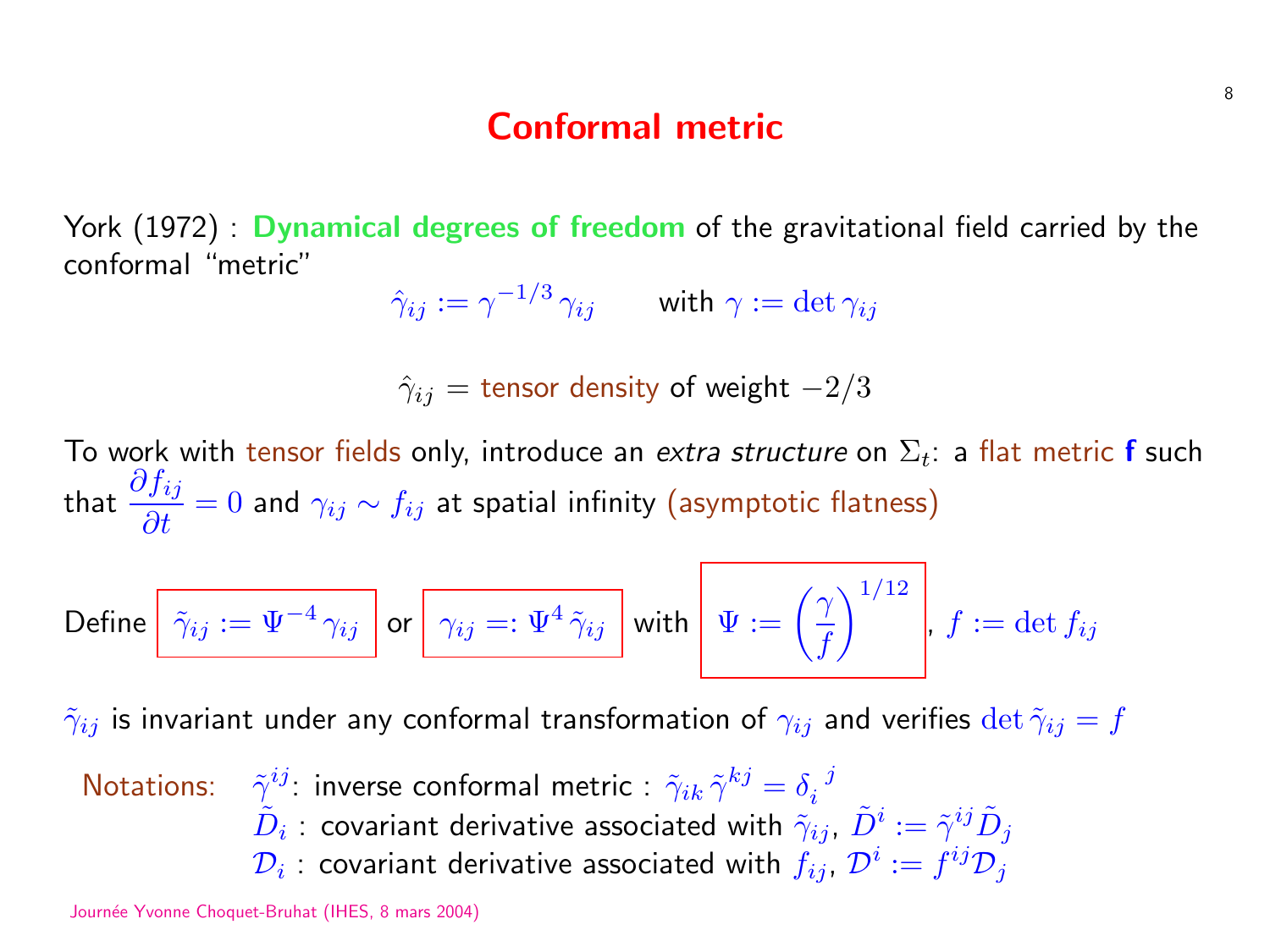#### Conformal decomposition

Relation between the Ricci tensor R of  $\gamma$  at the Ricci tensor R of  $\tilde{\gamma}$ :

$$
R_{ij} = \tilde{R}_{ij} - 2\tilde{D}_i \tilde{D}_j \ln \Psi + 4\tilde{D}_i \ln \Psi \tilde{D}_j \ln \Psi - 2\left(\tilde{D}^k \tilde{D}_k \ln \Psi + 2\tilde{D}_k \ln \Psi \tilde{D}^k \ln \Psi\right) \tilde{\gamma}_{ij}
$$
  
Trace :  $R = \Psi^{-4} \left(\tilde{R} - 8\tilde{D}_k \tilde{D}^k \ln \Psi - 8\tilde{D}_k \ln \Psi \tilde{D}^k \ln \Psi\right)$ 

Conformal representation of the traceless part of the extrinsic curvature:

$$
A^{ij}:=\Psi^4\left(K^{ij}-\frac{1}{3}K\gamma^{ij}\right)
$$

Indices lowered with the conformal metric:  $A_{ij}:=\tilde{\gamma}_{ik}\tilde{\gamma}_{jl}A^{kl}=\Psi^{-4}$  $\overline{a}$  $K_{ij}$  – 1 3  $K\gamma_{ij}$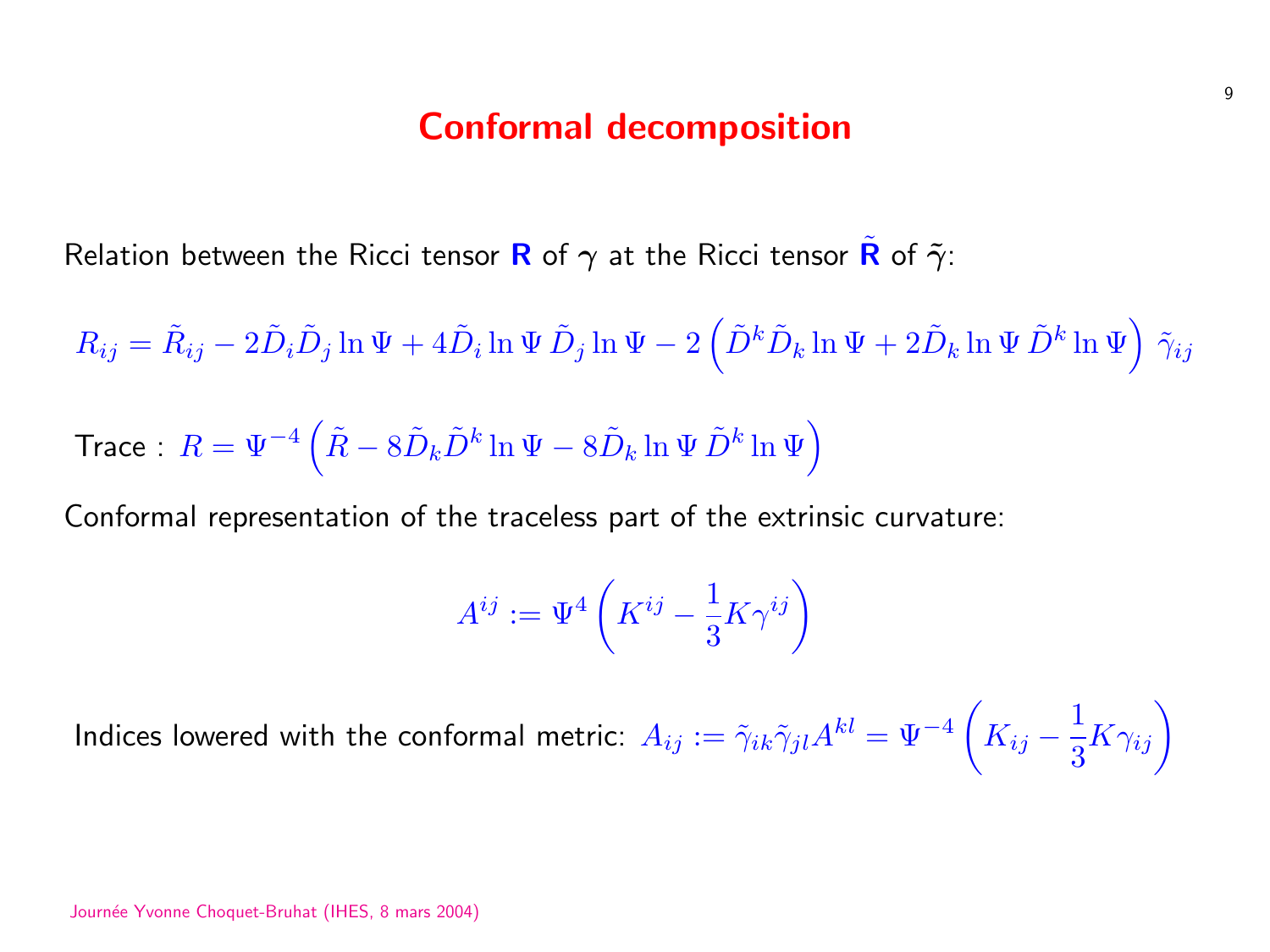#### **[Conformal decomp](#page-6-0)osition of Einstein equation**

Hamiltonian constraint  $\rightarrow \qquad \tilde{D}_i \tilde{D}^i \Psi = \frac{\Psi}{\delta}$ 8  $\tilde{R}-\Psi^5$  $\overline{a}$  $2\pi E +$ 1 8  $A_{ij}$ Momentum constraint  $\rightarrow \qquad \tilde{D}_j A^{ij} + 6 A^{ij} \tilde{D}_j \ln \Psi -$ 2 3  $\tilde{D}^i K = 8$ Trace of the evolution equation for  $K \rightarrow$ 

$$
\frac{\partial K}{\partial t} - \beta^i \tilde{D}_i K = -\Psi^{-4} \left( \tilde{D}_i \tilde{D}^i N + 2 \tilde{D}_i \ln \Psi \tilde{D}^i N \right) + N \left[ 4\pi (E +
$$

combined with the Hamiltonian constr.  $\rightarrow$  equation for  $\boxed{Q := \Psi}$ 

$$
\tilde{D}_{i}\tilde{D}^{i}Q = \Psi^{6}\left[N\left(4\pi S + \frac{3}{4}A_{ij}A^{ij} + \frac{K^{2}}{2}\right) - \frac{\partial K}{\partial t} + \Psi^{2}\left[N\left(\frac{1}{4}\tilde{R} + 2\tilde{D}_{i}\ln\Psi\tilde{D}^{i}\ln\Psi\right) + 2\tilde{D}_{i}\right]\right]
$$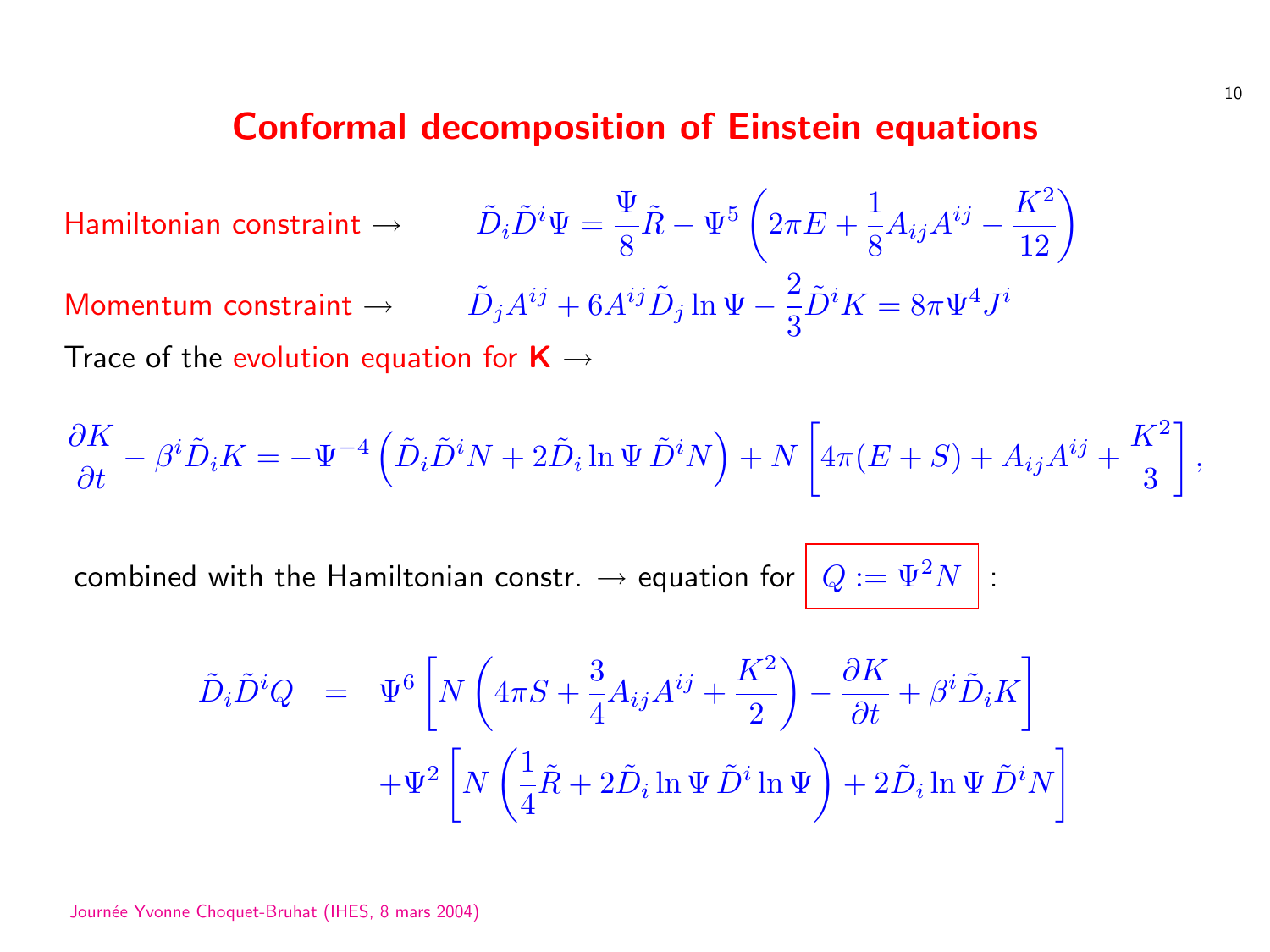#### Conformal decomposition of Einstein equation

ij¶

Traceless part of the evolution equation for  $K \rightarrow$ 

$$
\frac{\partial A^{ij}}{\partial t} - \mathcal{L}_{\beta} A^{ij} - \frac{2}{3} \tilde{D}_k \beta^k A^{ij} = -\Psi^{-6} \left( \tilde{D}^i \tilde{D}^j Q - \frac{1}{3} \tilde{D}_k \tilde{D}^k Q \tilde{\gamma}^j \right)
$$
  
+ 
$$
\Psi^{-4} \left\{ N \left( \tilde{\gamma}^{ik} \tilde{\gamma}^{jl} \tilde{R}_{kl} + 8 \tilde{D}^i \ln \Psi \tilde{D}^j \ln \Psi \right) + 4 \left( \tilde{D}^i \ln \Psi \right) \right\}
$$
  
- 
$$
\frac{1}{3} \left[ N \left( \tilde{R} + 8 \tilde{D}_k \ln \Psi \tilde{D}^k \ln \Psi \right) + 8 \tilde{D}_k \ln \Psi \tilde{D}^k N \right] \tilde{\gamma}^{ij}
$$
  
+ 
$$
N \left[ K A^{ij} + 2 \tilde{\gamma}_{kl} A^{ik} A^{jl} - 8 \pi \left( \Psi^4 S^{ij} - \frac{1}{3} S \tilde{\gamma}^{ij} \right) \right]
$$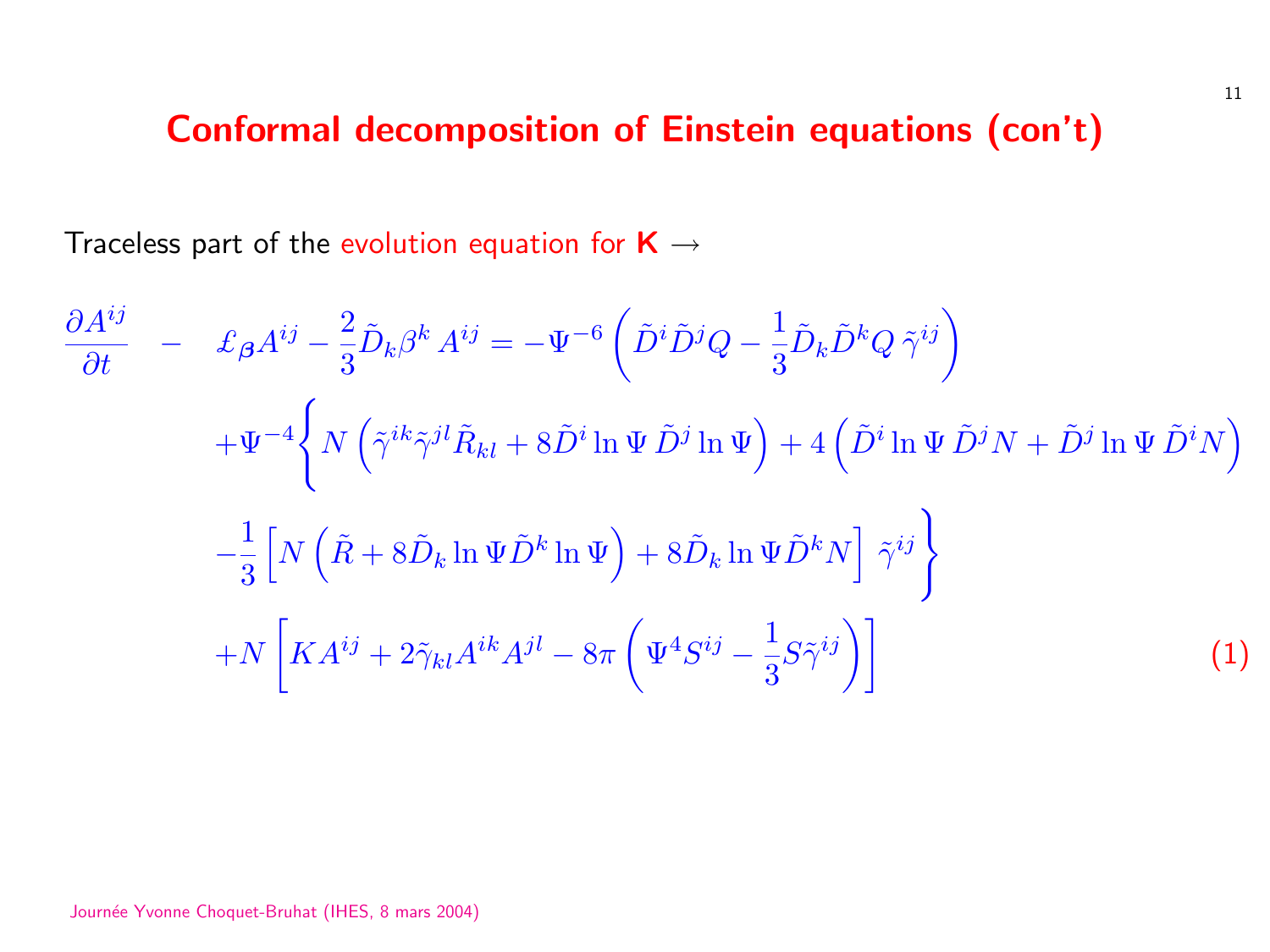#### Introduction of the metric potential

Define **h** as the twice contravariant tensor such that  $\int \tilde{\gamma}^{ij} = f^{ij} + f^{ij}$ **h** measures the failure of the spatial metric  $\gamma$  from being conform  $\gamma^{ij} = \Psi^{-4}(f^{ij} + h^{ij})$ 

Relation between the extrinsic curvature and the time derivative of

$$
\frac{\partial \gamma^{ij}}{\partial t}+D^i\beta^j+D^j\beta^i=2NK^{ij}
$$

\n- trace part 
$$
\rightarrow
$$
  $\frac{\partial \Psi}{\partial t} = \beta^i \tilde{D}_i \Psi + \frac{\Psi}{6} \left( \tilde{D}_i \beta^i - NK \right)$
\n- traceless part  $\rightarrow$   $\frac{\partial h^{ij}}{\partial t} = 2NA^{ij} - (\tilde{L}\beta)^{ij}$
\n

with the conformal Killing operator acting on the shift vector bein  $(\tilde{L}\beta)^{ij} := \tilde{D}^j\beta^i + \tilde{D}^i\beta^j$ 2 3  $\tilde{D}_k \beta^k \, \tilde{\gamma}^{ij}$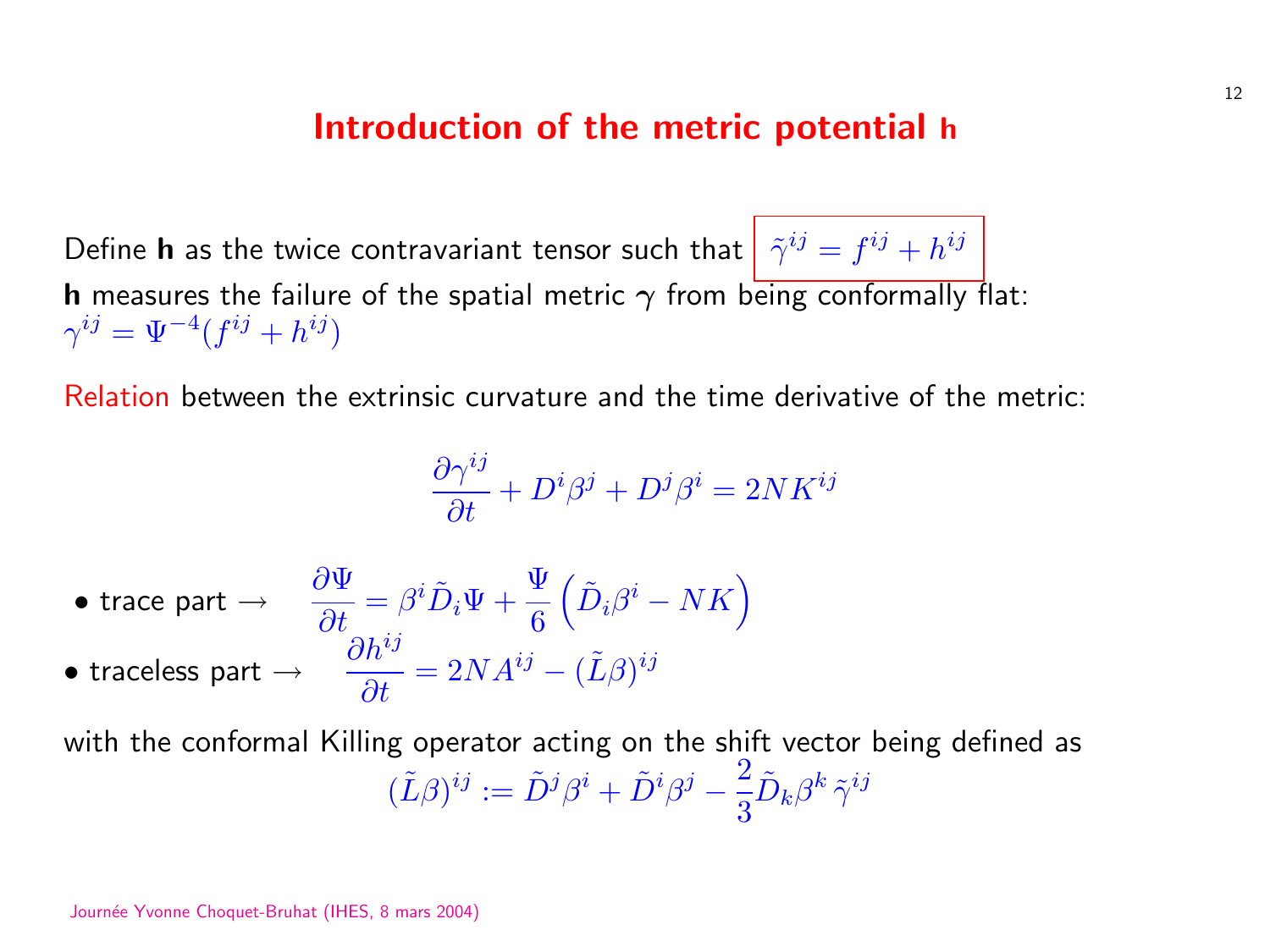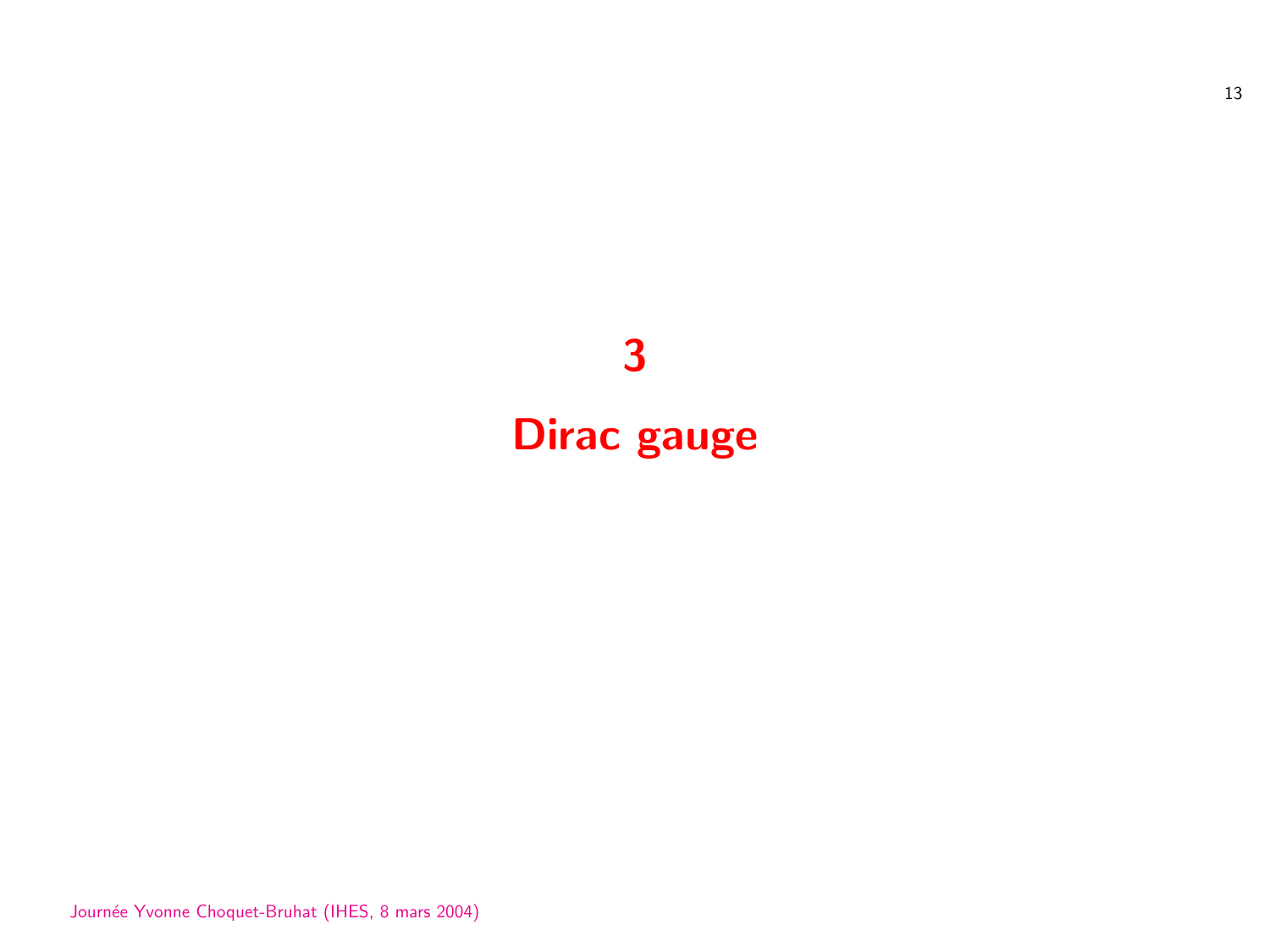## Expressing the Ricci tensor of conformal metric as operator

Investigate the second order derivatives of conformal metric  $\tilde{\gamma}$  in I in terms of the covariant derivative  $\mathcal{D}_i$  associated with the flat me

$$
\tilde{\gamma}^{ik}\tilde{\gamma}^{jl}\tilde{R}_{kl}=\frac{1}{2}\left(\tilde{\gamma}^{kl}\mathcal{D}_{k}\mathcal{D}_{l}h^{ij}-\tilde{\gamma}^{ik}\mathcal{D}_{k}H^{j}-\tilde{\gamma}^{jk}\mathcal{D}_{k}H^{i}\right)+
$$

with  $\left\| H^i := \mathcal{D}_j h^{ij} = \mathcal{D}_j \tilde{\gamma}^{ij} = -\tilde{\gamma}^{kl} \Delta^i\,_{kl} = -\tilde{\gamma}^{kl} (\tilde{\Gamma}^i_{\phantom{i}kl} - \bar{\Gamma}^i_{\phantom{i}kl})$ and  $\mathcal{Q}(\mathbf{h}, \mathcal{D}\mathbf{h})$  is quadratic in first order derivatives  $\mathcal{D}\mathbf{h}$ Dirac gauge:  $\left| H^i = 0 \right| \Longrightarrow$  Ricci tensor becomes an elliptic ope Similar property as harmonic coordinates for the 4-dimensional Ric

$$
{}^4R_{\alpha\beta}=-\frac{1}{2}g^{\mu\nu}\frac{\partial}{\partial x^\mu}\frac{\partial}{\partial x^\nu}g_{\alpha\beta}+\text{quadratic term}
$$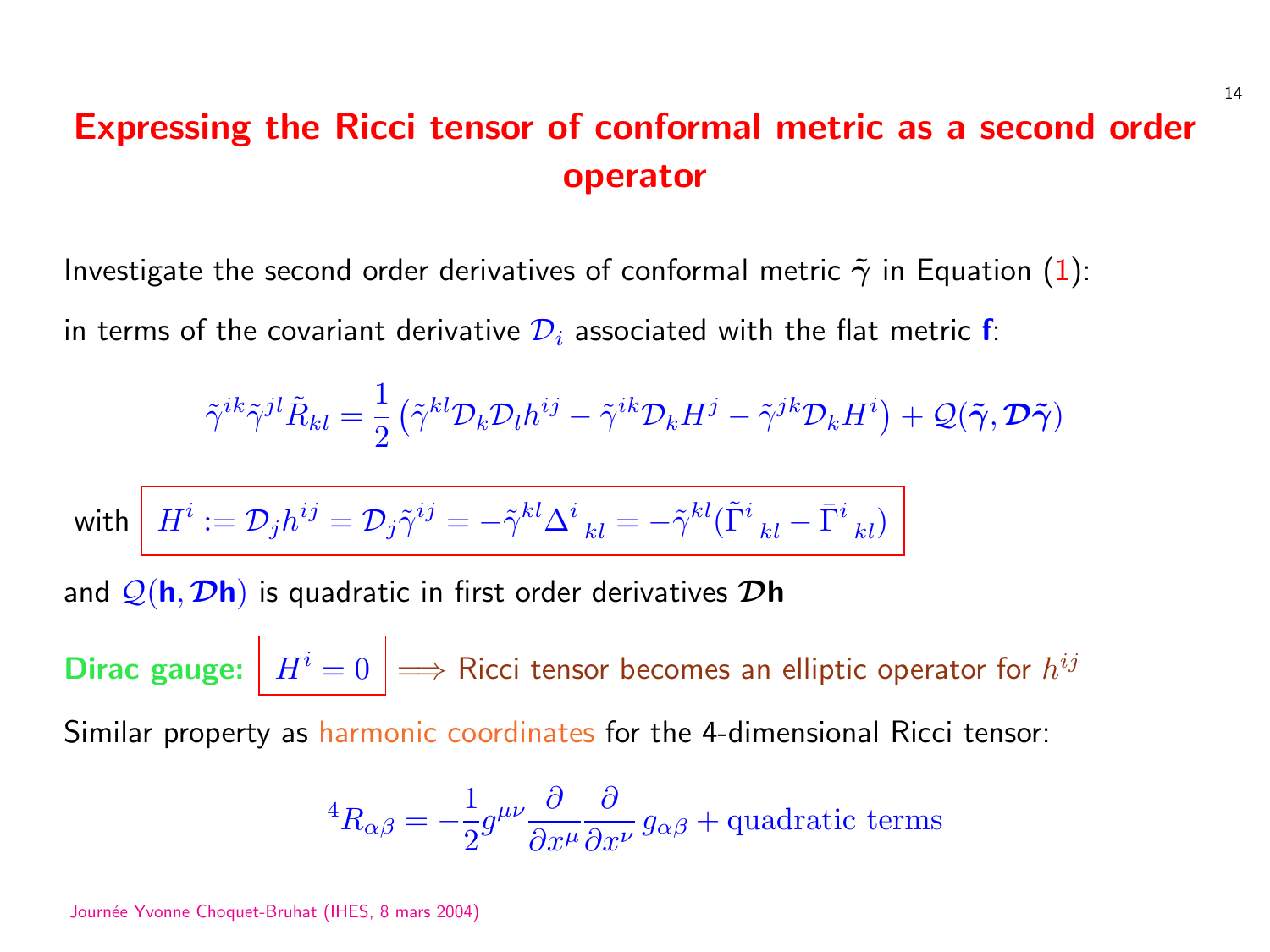#### Dirac gauge: discussion

- introduced by Dirac (1959) in order to fix the coordinates in some Hamiltonian formulation of general relativity
- originally defined for Cartesian type coordinates only:  $\frac{\partial}{\partial x}$  $\partial x^j$  $\overline{a}$  $\gamma^{1/3}\, \gamma$  $ii^{\prime}$  $= 0$ but has been extended by us to more general type of coordinates (e.g. spherical) thanks to the introduction of the flat metric  $\mathbf{f:} \,\,\mathcal{D}_j$  $\gamma$ f  $\frac{1}{3}$  $\gamma$ ına $\left[\right] \hspace{-0.4cm}\left.\begin{array}{c} \text{and} \ j \end{array}\right]$  $= 0$
- first discussed in the context of numerical relativity by Smarr & York (1978), as a candidate for a radiation gauge, but disregarded for not being covariant under coordinate transformation  $(x^i) \mapsto (x^{i'})$  in the hypersurface  $\Sigma_t$ , contrary to the minimal distortion gauge proposed by them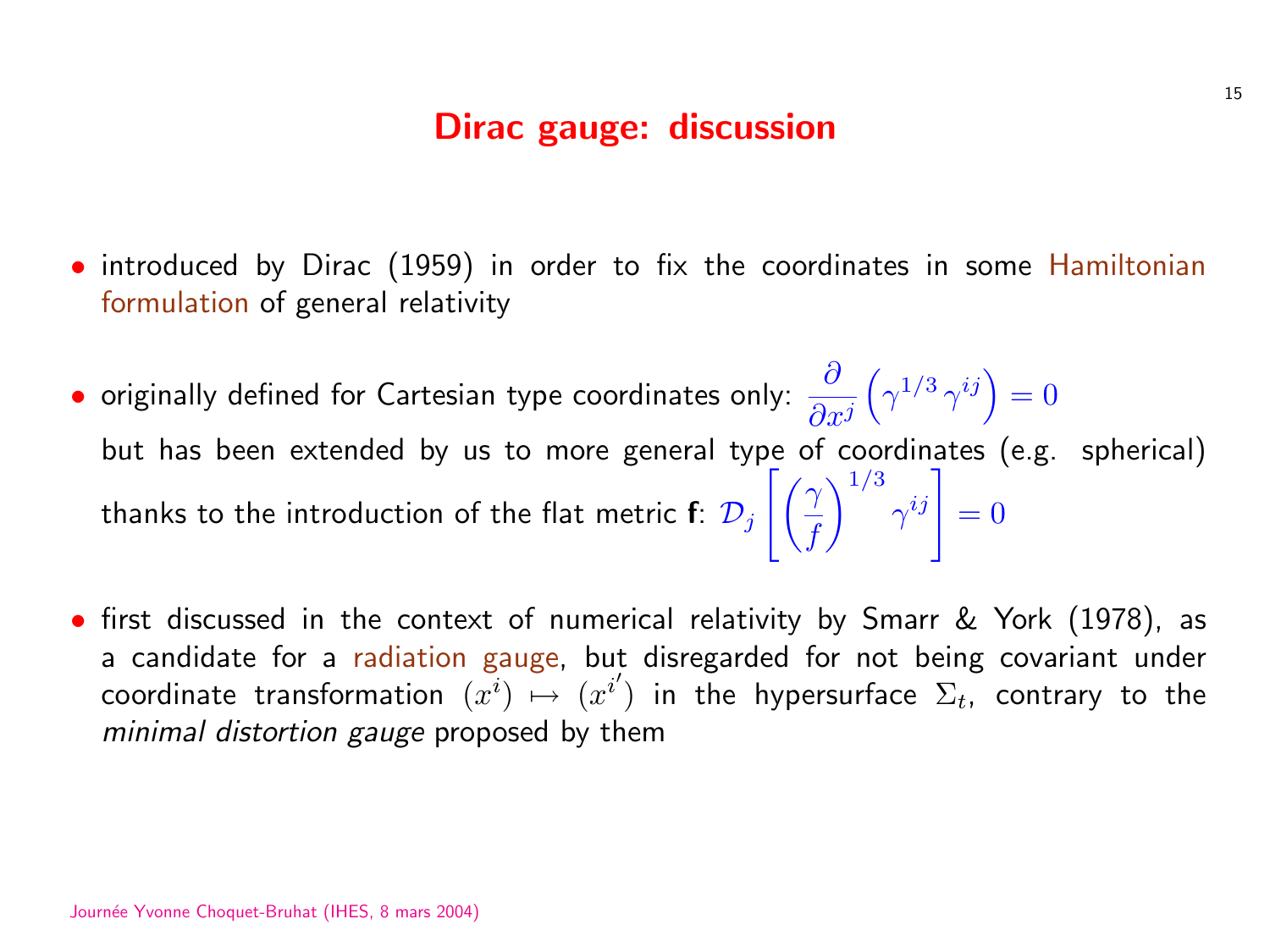#### Dirac gauge: discussion (con't)

- fully specifies (up to some boundary conditions) the coordinates in  $\Sigma_t \Rightarrow$  allows for the search for stationary solutions
- leads asymptotically to transverse-traceless (TT) coordinates (same as minimal distortion gauge). Both gauges are analogous to Coulomb gauge in electrodynamics
- makes the principal linear part of the space-space part of Einstein equations a wave operator for  $h^{ij}$
- is equivalent to choose the connection function  $\Gamma^i$  of BSSN formalism to vanish identically (since  $\Gamma^i=-H^i)$
- results in a vector elliptic equation for the shift vector  $\beta$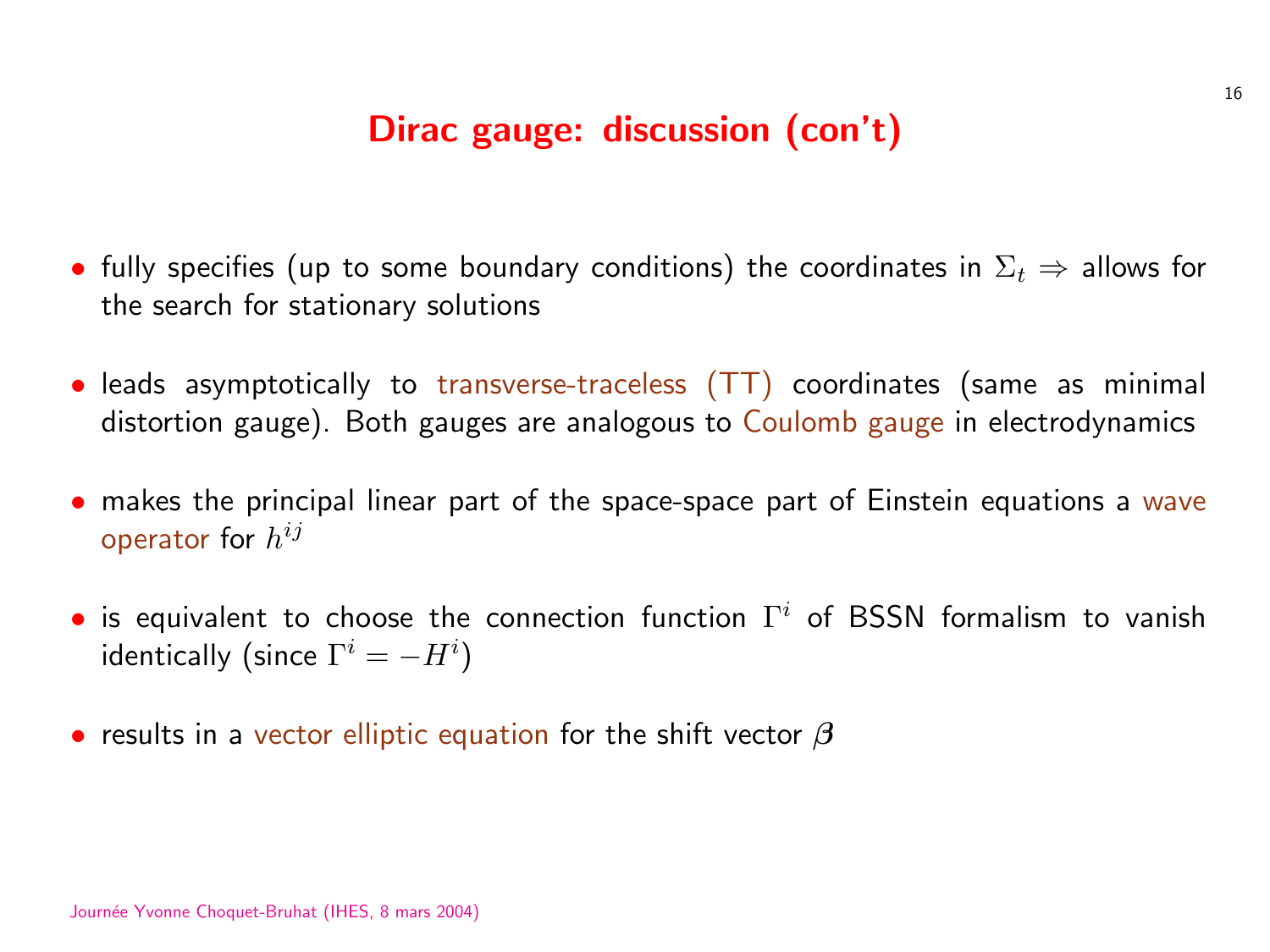#### Maximal slicing  $+$  Dirac gauge

Our choice of coordinates to solve numerically the Cauchy probler

- choice of  $\Sigma_t$  foliation: maximal slicing:  $K := \text{tr } K = 0$
- choice of  $(x^i)$  coordinates within  $\Sigma_t$ : Dirac gauge:  $\mathcal{D}_j h^{ij} = 0$

*Note:* the Cauchy problem has been shown to be locally strongly similar coordinate system, namely *constant mean curvature (* $K=1$ harmonic coordinates  $\left( \mathcal{D}_j \left\vert \left( \gamma / f \right)^{1/2} \gamma \right. \right.$ ISTE $\left.\begin{matrix} ij\end{matrix}\right|$  $= 0)$  [Andersson & Moncrief, Ann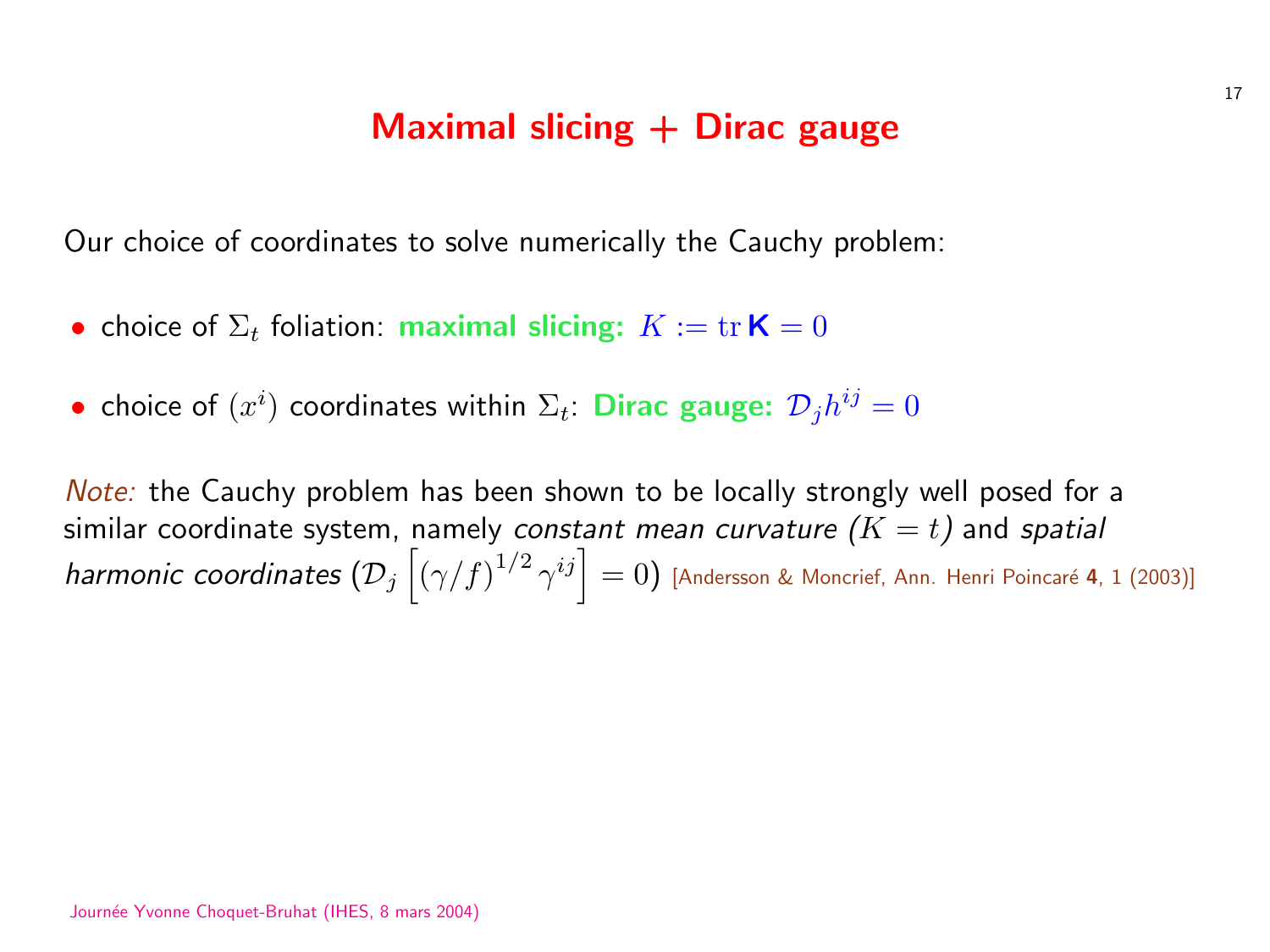#### $3+1$  equations in maximal slicing  $+$  Dirac [Bonazzola, Gourgoulhon, Grandclément & Novak, gr-qc/0307082

• 5 elliptic equations (4 constraints  $+$   $K=0$  condition) ( $\Delta:=\mathcal{D}_k$  $\overline{\Delta}N=\Psi^4N$ £  $4\pi(E+S)+A_{kl}A$  $kl$ ]  $-h^{kl}\mathcal{D}_k\mathcal{D}_lN-2I$ 

$$
\Delta Q = \Psi^4 Q \left( 4\pi S + \frac{3}{4} A_{kl} A^{kl} \right) - h^{kl} \mathcal{D}_k \mathcal{D}_l Q + \Psi^2 \left[ N \left( \frac{1}{8} \tilde{\gamma}^{kl} \mathcal{D}_k h^{ij} \mathcal{D}_j \tilde{\gamma}_{il} + 2 \tilde{D}_k \ln \Psi \tilde{D}^k \ln \Psi \right) + 2 \tilde{D}_k \ln \Psi \right]
$$

$$
\Delta\beta^{i} + \frac{1}{3}\mathcal{D}^{i}(\mathcal{D}_{j}\beta^{j}) = 2A^{ij}\mathcal{D}_{j}N + 16\pi N\Psi^{4}J^{i} - 12NA^{ij}\mathcal{D}
$$

$$
-h^{kl}\mathcal{D}_{k}\mathcal{D}_{l}\beta^{i} - \frac{1}{3}h^{ik}\mathcal{D}_{k}\mathcal{D}_{l}\beta^{l}
$$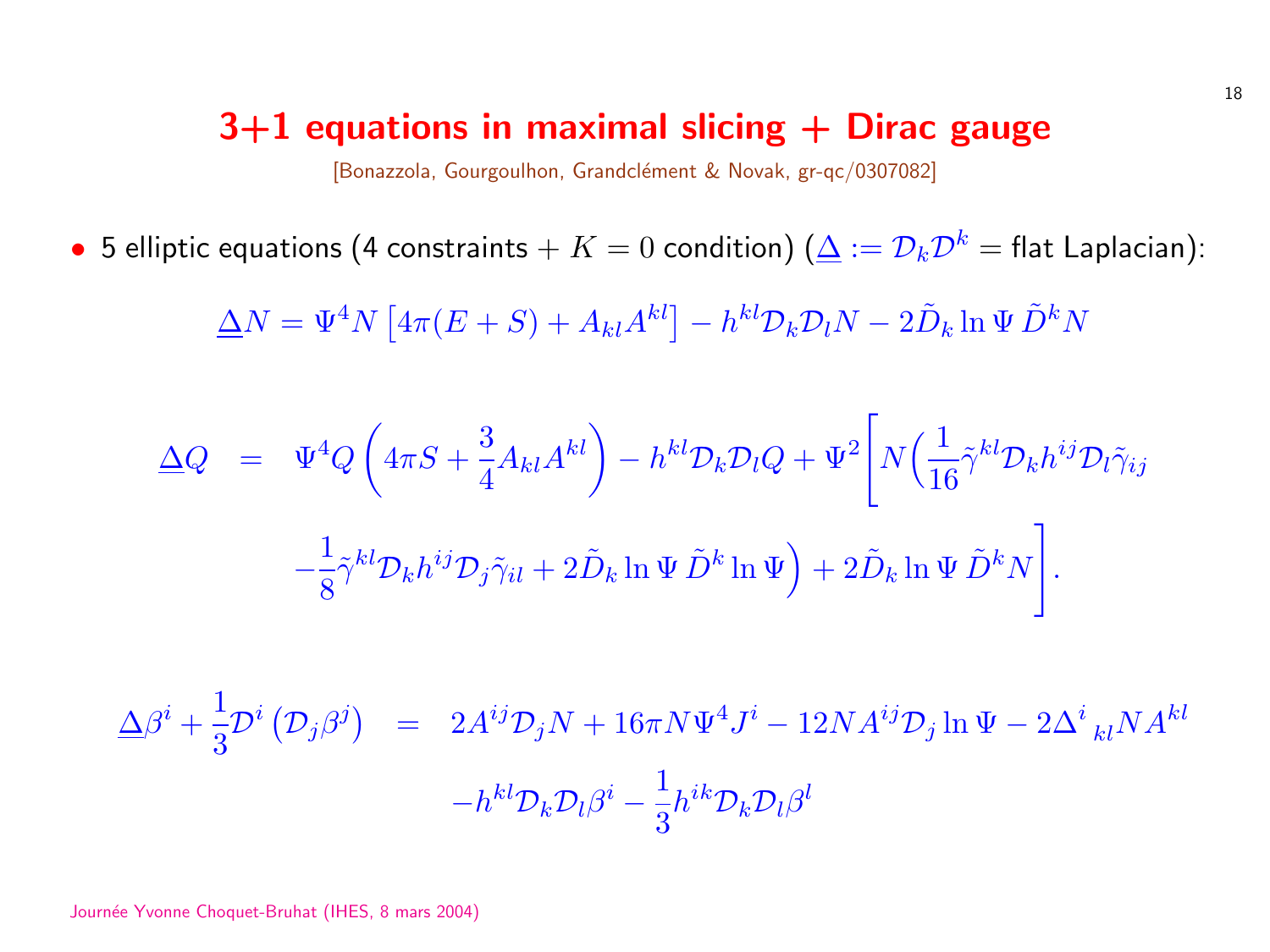### $3+1$  equations in maximal slicing  $+$  Dirac gauge (con't)

• Evolution equation for  $h^{ij}$ :

$$
\frac{\partial^2 h^{ij}}{\partial t^2} - \frac{N^2}{\Psi^4} \Delta h^{ij} - 2 \mathcal{L}_{\beta} \frac{\partial h^{ij}}{\partial t} + \mathcal{L}_{\beta} \mathcal{L}_{\beta} h^{ij} = 2N \mathcal{S}^{ij} + \mathcal{L}_{\dot{\beta}} h^{ij} + \frac{4}{3} \mathcal{D}_{k} \beta^{k} \left( \frac{\partial}{\partial t} - \mathcal{L}_{\beta} \right) h^{ij}
$$
  
+ 
$$
2 \frac{A^{ij}}{N} \left( \frac{\partial}{\partial t} - \mathcal{L}_{\beta} \right) N - N \Psi^{-6} \left( \mathcal{D}^{i} h^{kj} + \mathcal{D}^{j} h^{ik} - \mathcal{D}^{k} h^{ij} \right) \mathcal{D}_{k} Q
$$
  
+ 
$$
\frac{2}{3} \left[ \left( \frac{\partial}{\partial t} - \mathcal{L}_{\beta} \right) \mathcal{D}_{k} \beta^{k} - \frac{2}{3} (\mathcal{D}_{k} \beta^{k})^{2} \right] h^{ij} - \left( \frac{\partial}{\partial t} - \mathcal{L}_{\beta} \right) (L \beta)^{ij} + \frac{2}{3} \mathcal{D}_{k} \beta^{k} (L \beta)^{ij}
$$

with  $\mathcal{S}^{ij}$  containing only quadratic terms in  $\mathcal{D}_k h^{ij}$ , thanks to Dirac gauge and maximal slicing.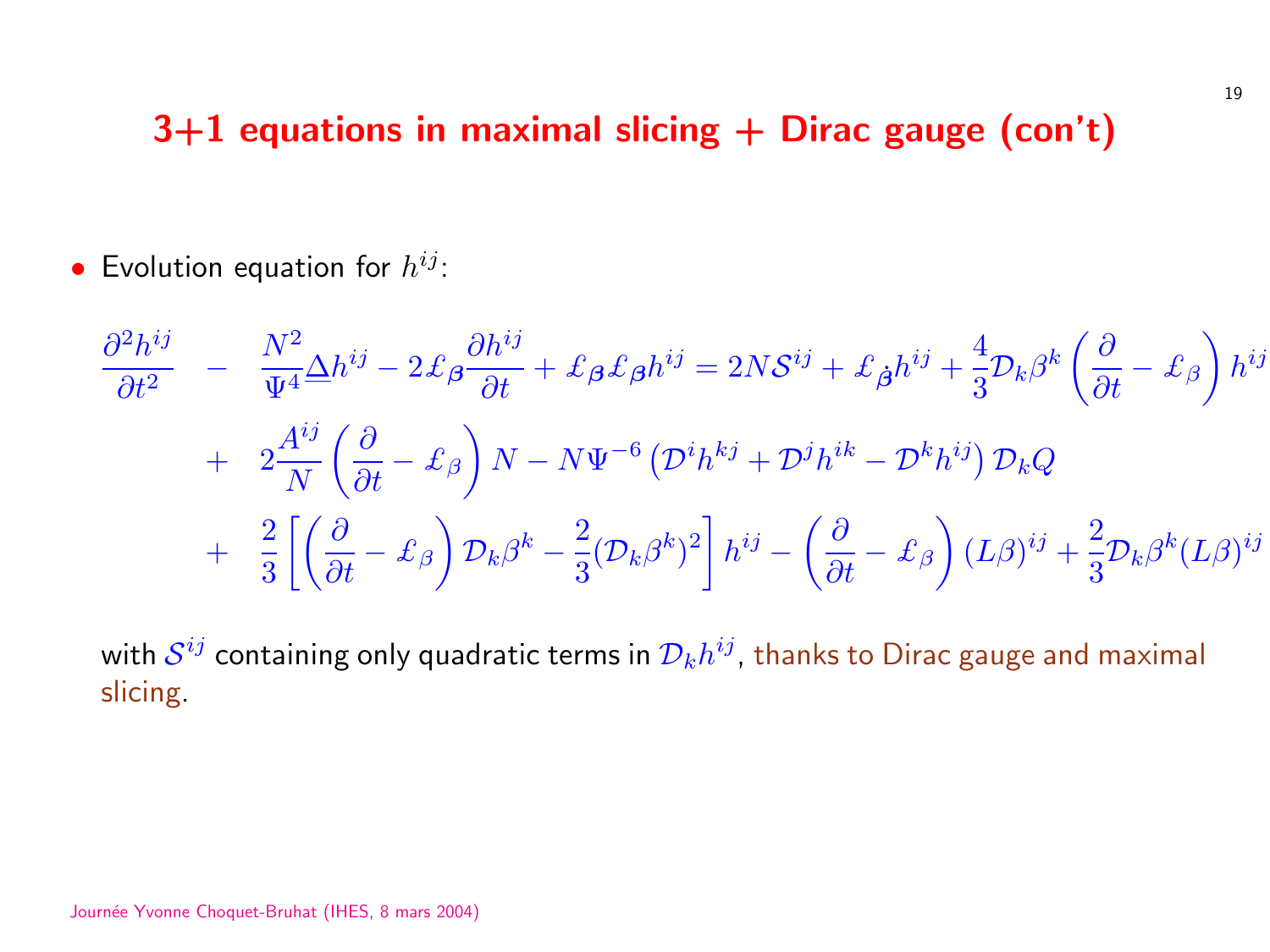#### Resolution of the tensor wave equation

Rewrite the evolution equation for  $h^{ij}$  as

$$
\frac{\partial^2 h^{ij}}{\partial t^2} - \Delta h^{ij} = \sigma^{ij}
$$

Split 
$$
h^{ij}
$$
 into its trace  $\boxed{h := f_{ij}h^{ij}}$  and its traceless-transverse (TT) part:  
\n $\bar{h}^{ij} := h^{ij} - \frac{1}{2} (h f^{ij} - \mathcal{D}^i \mathcal{D}^j \Phi)$ , with  $\Delta \Phi = h$ .

The TT part of the wave equation is

$$
\frac{\partial^2 \bar{h}^{ij}}{\partial t^2} - \underline{\Delta} \bar{h}^{ij} = \bar{\sigma}^{ij}
$$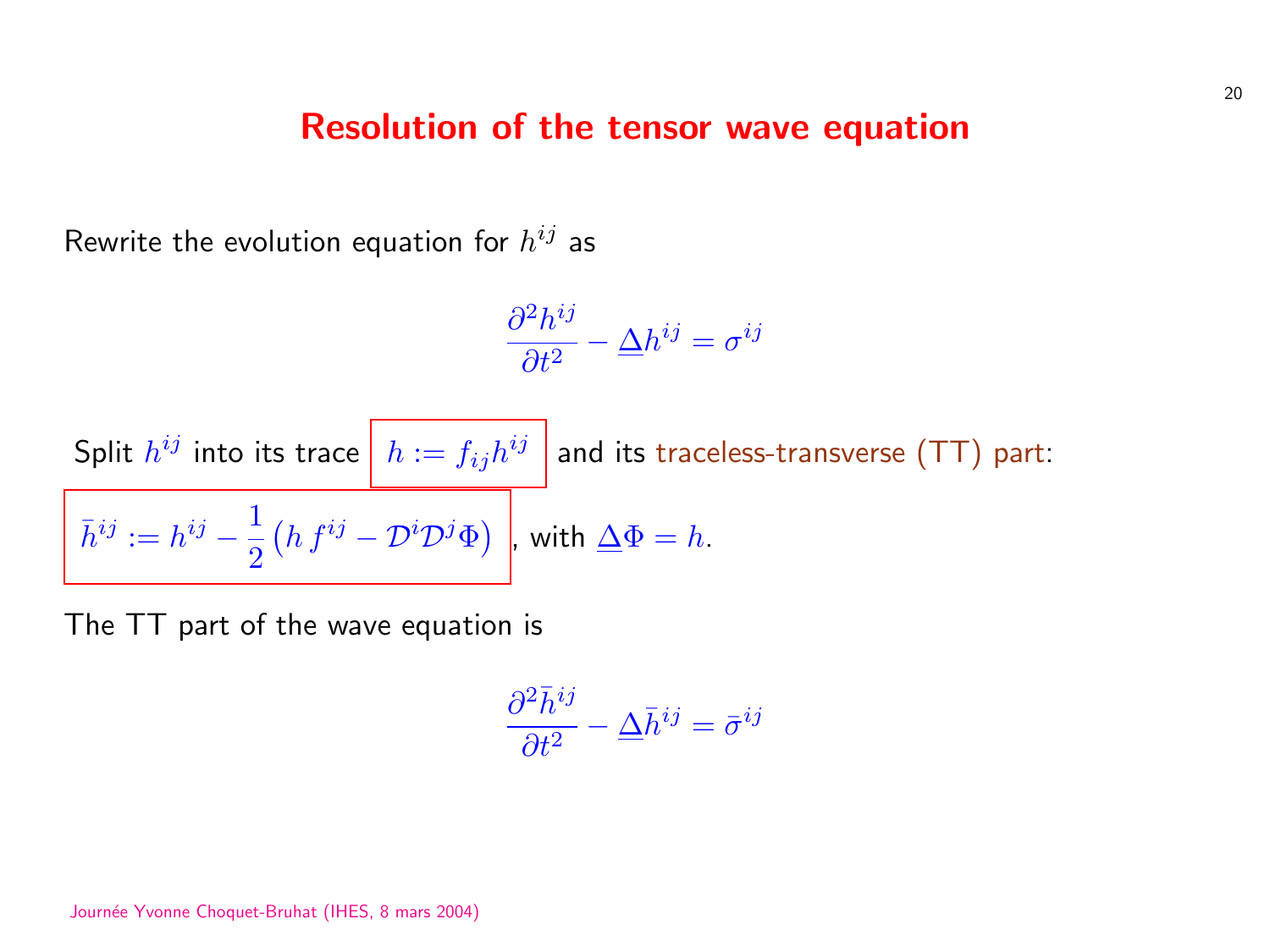#### Taking advantage of spherical components

In spherical components, the TT tensor wave equation is reduced to two scalar wave equations:

$$
\frac{\partial^2 \chi}{\partial t^2} - \Delta \chi = \sigma_{\chi}
$$

$$
\frac{\partial^2 \mu}{\partial t^2} - \Delta \mu = \sigma_{\mu}
$$

Thanks to its TT character, all the components of  $\bar{h}^{ij}$  can be deduced from  $\chi$  and  $\mu$ quasi-algebraically. For instance:

$$
\begin{aligned}\n\bar{h}^{\hat{r}\hat{r}} &= \frac{\chi}{r^2} \\
\bar{h}^{\hat{r}\hat{\theta}} &= \frac{1}{r} \left( \frac{\partial \eta}{\partial \theta} - \frac{1}{\sin \theta} \frac{\partial \mu}{\partial \phi} \right) \\
\bar{h}^{\hat{r}\hat{\phi}} &= \frac{1}{r} \left( \frac{1}{\sin \theta} \frac{\partial \eta}{\partial \phi} + \frac{\partial \mu}{\partial \theta} \right)\n\end{aligned}
$$

with 
$$
\Delta_{\theta\phi}\eta = -r\left(r\frac{\partial \bar{h}^{\hat{r}\hat{r}}}{\partial r} + 3\bar{h}^{\hat{r}\hat{r}}\right)
$$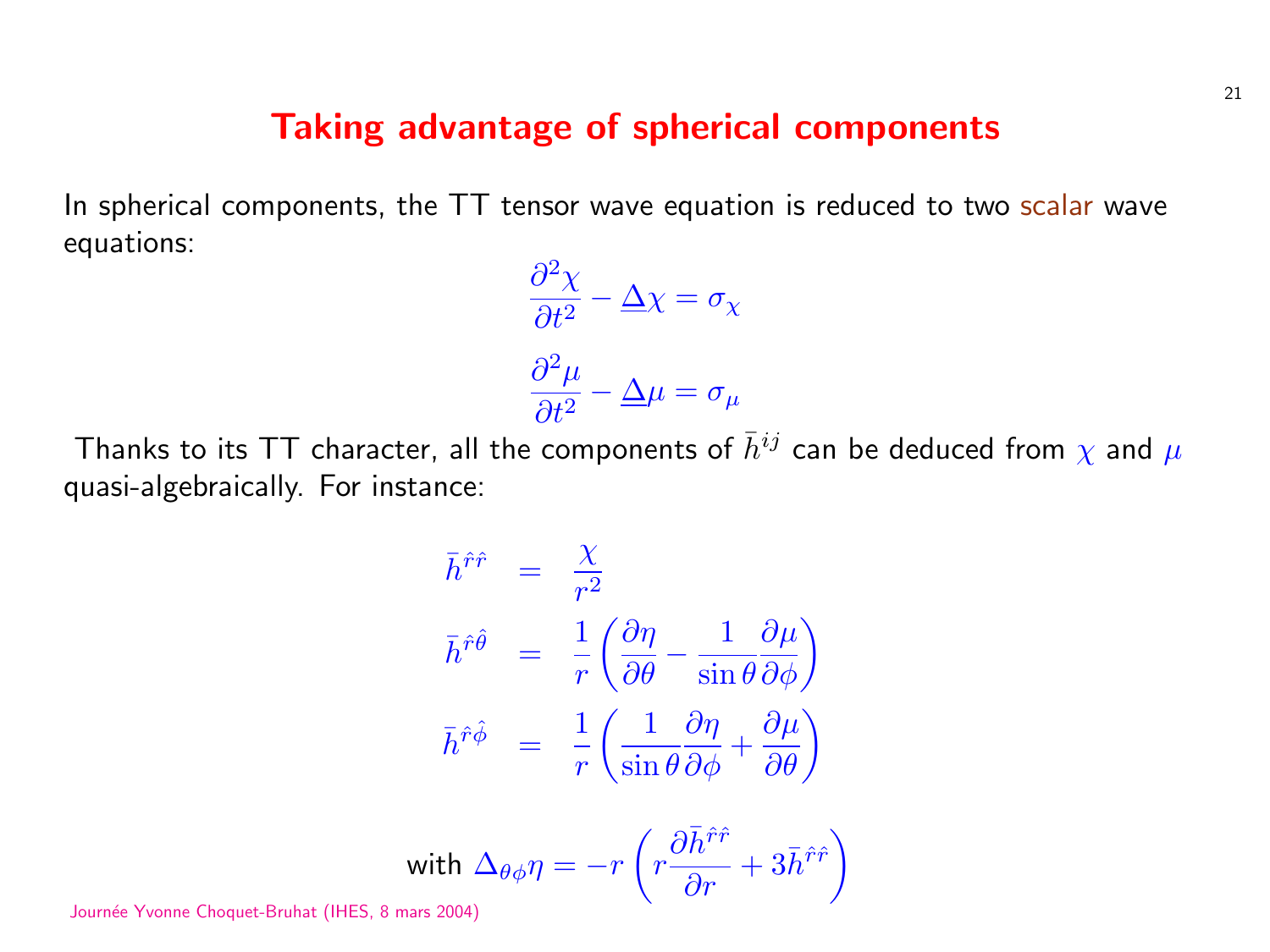#### Taking advantage of spherical components

Once  $\bar{h}^{ij}$  and the trace  $h$  have been obtained<sup>1</sup>,  $h^{ij}$  is computed ac

$$
h^{ij} = \bar{h}^{ij} + \frac{1}{2} \left( h \, f^{ij} - \mathcal{D}^i \mathcal{D}^j \Phi \right)
$$

and automatically fulfills the Dirac gauge condition:

 $\mathcal{D}_j h^{ij} = 0$ 

 $^1$ the trace  $h$  can be get iteratively from the unit determinant condition of  $\tilde{\gamma}^{ij}$ Journée Yvonne Choquet-Bruhat (IHES, 8 mars 2004)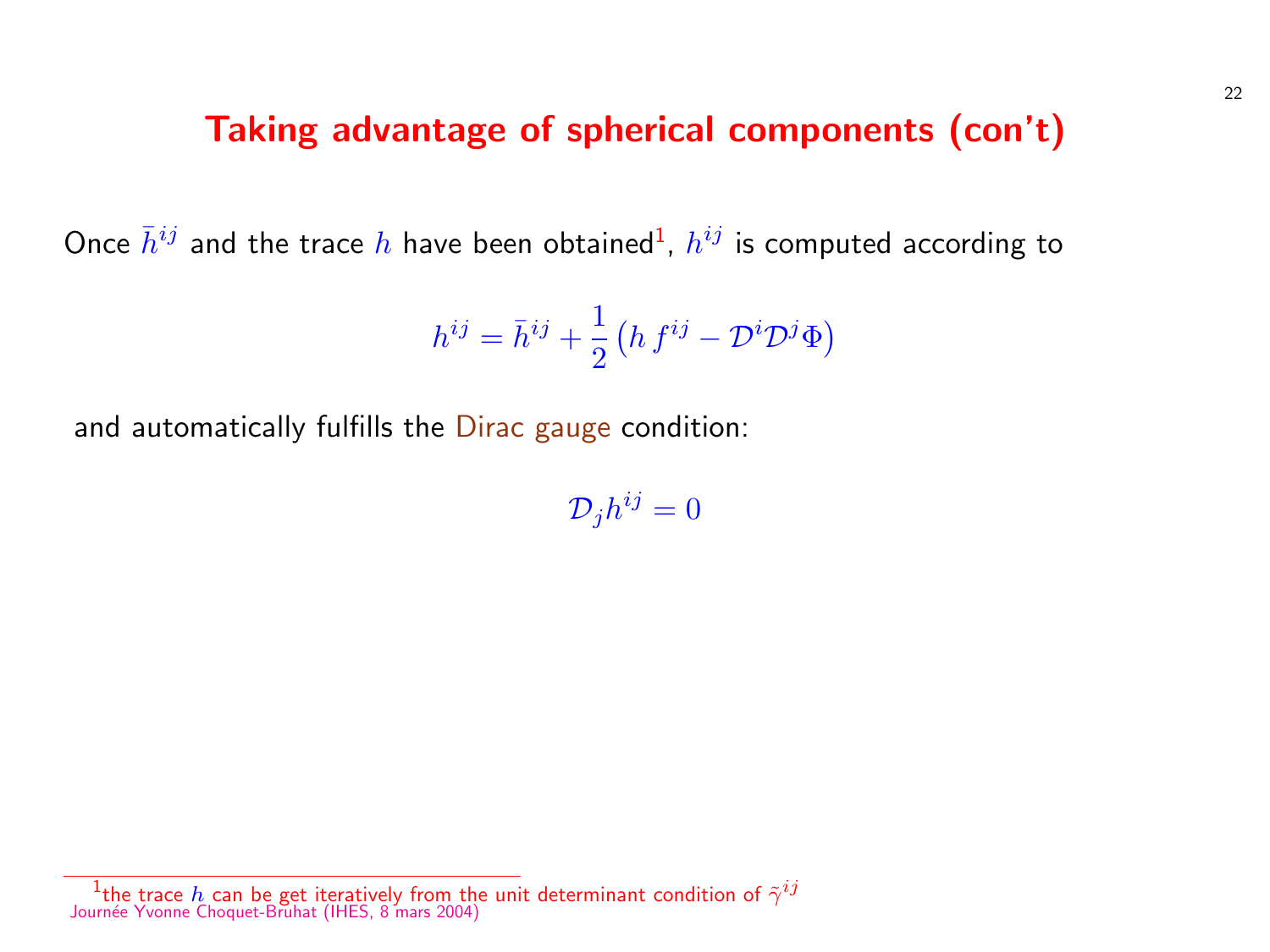

## Numerical implementation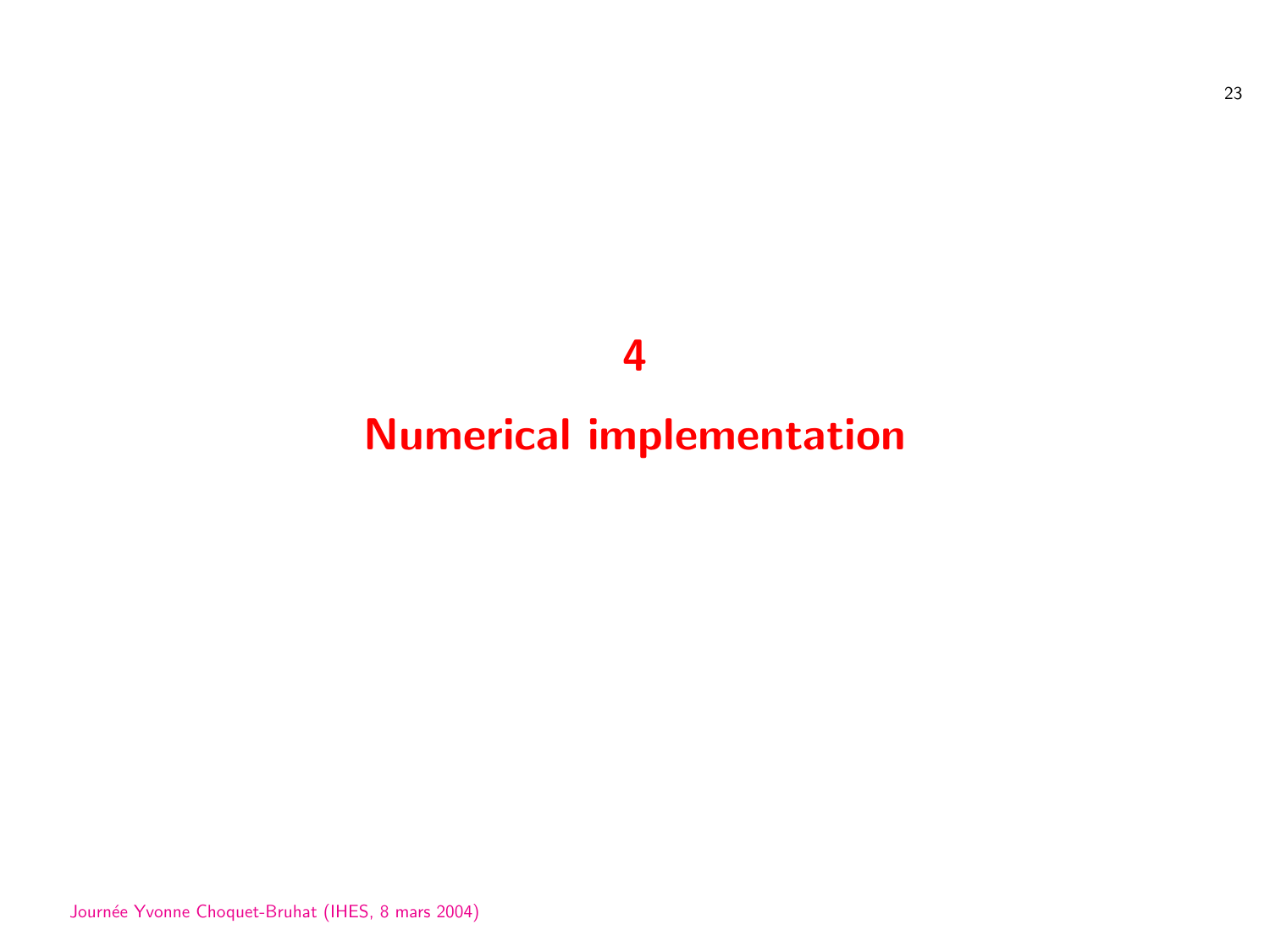#### An overview of the numerical techniques employ

- Multidomain three-dimensional spectral method
- Spherical-type coordinates  $(r, \theta, \varphi)$
- Expansion functions:  $r$  : Chebyshev;  $\theta$  : cosine/sine or associate  $\varphi$  : Fourier
- Domains = spherical shells  $+$  1 nucleus (contains  $r = 0$ )
- Entire space  $(\mathbb{R}^3)$  covered: compactification of the outermost s
- Adaptative coordinates : domain decomposition with spherical
- Multidomain PDEs: patching method (strong formulation)
- Numerical implementation:  $C++$  codes based on the object oriented in (http://www.lorene.obspm.fr)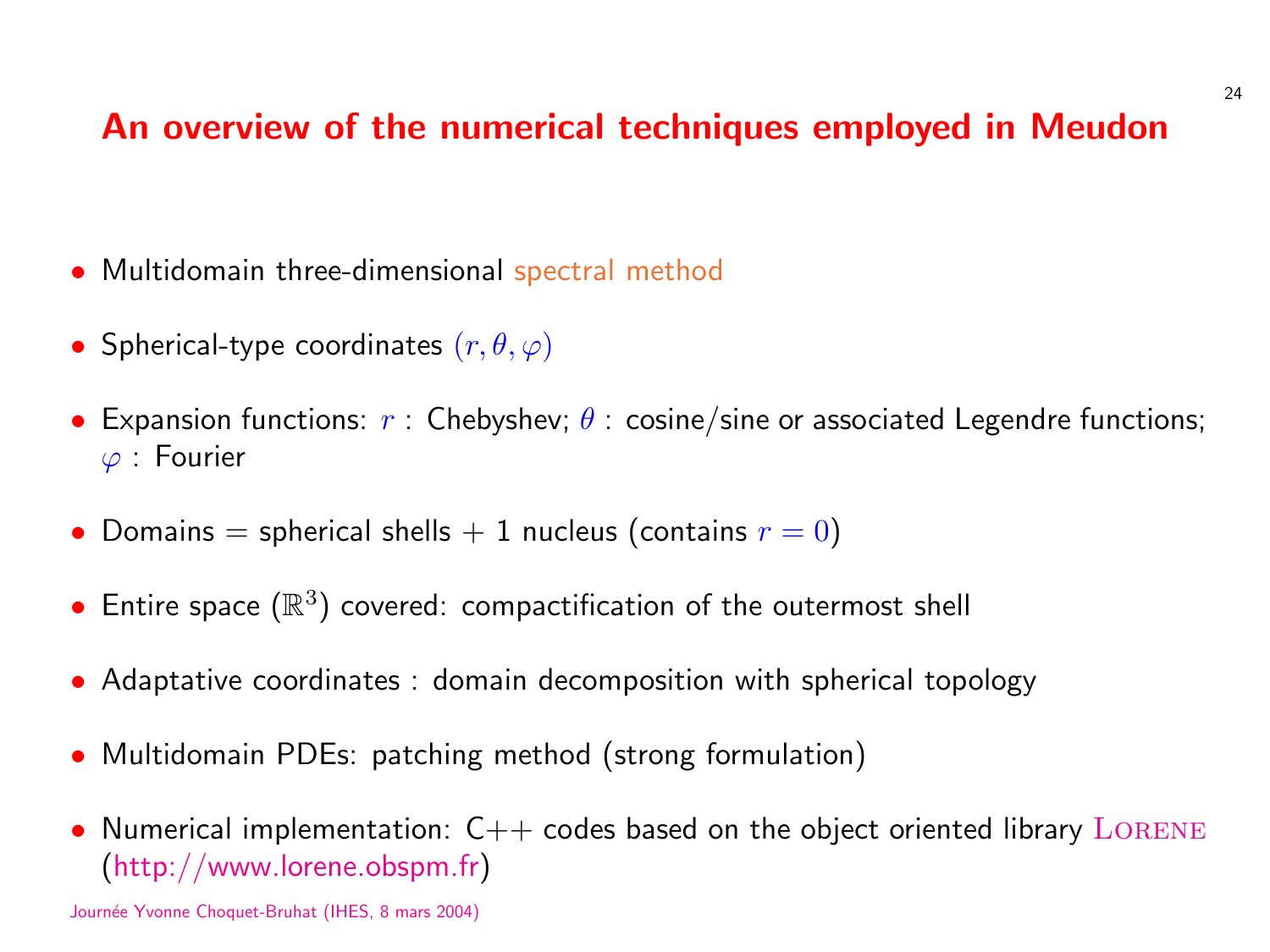### Domain decomposition





#### Double domain decomposition

[Taniguchi, Gourgoulhon & Bonazz

Surface fitte  $F_0(\theta, \varphi)$  and  $G_0(\theta, \varphi)$  $\xi = 1 \Leftrightarrow$  sur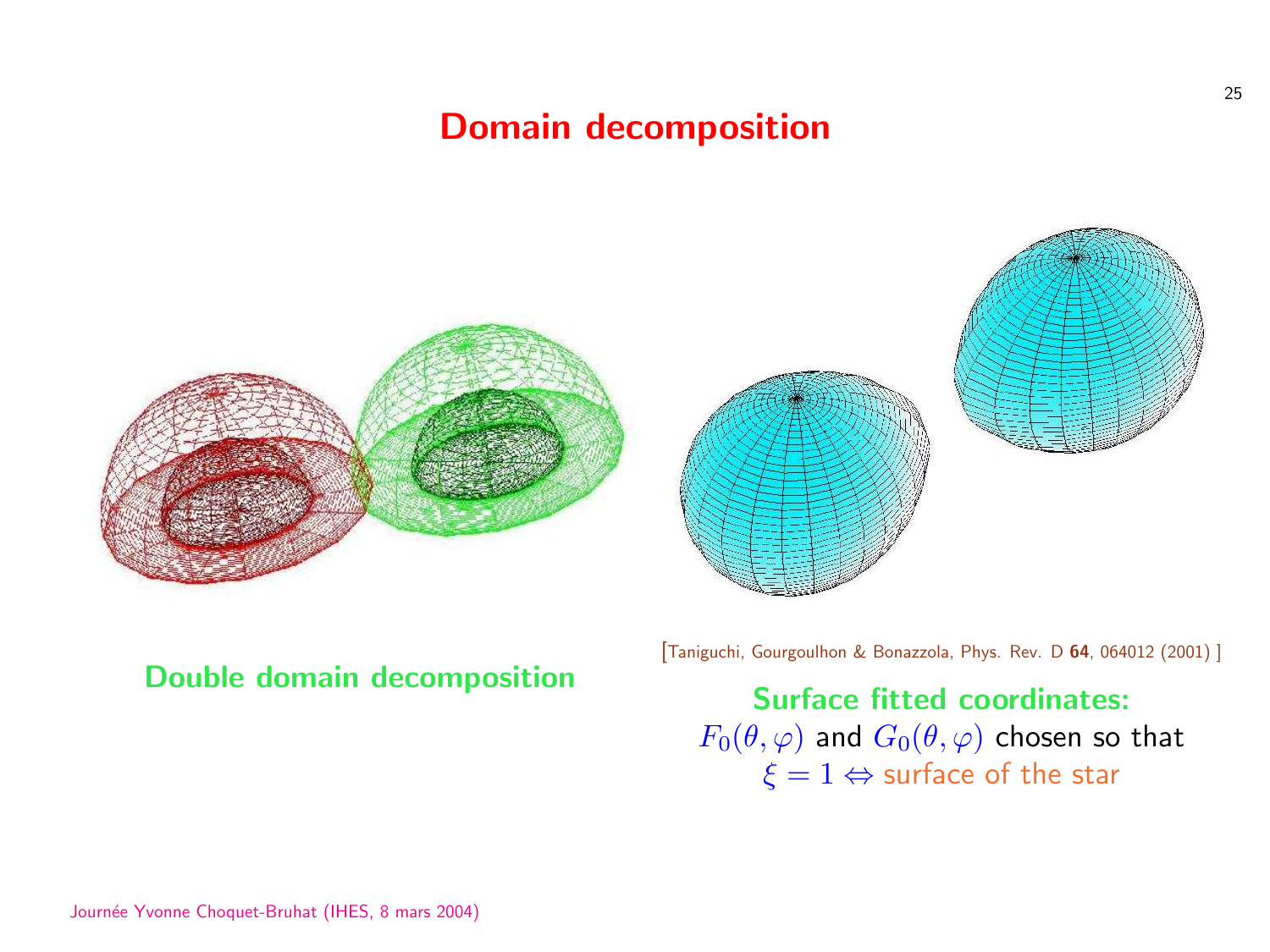#### LORENE C++ classes

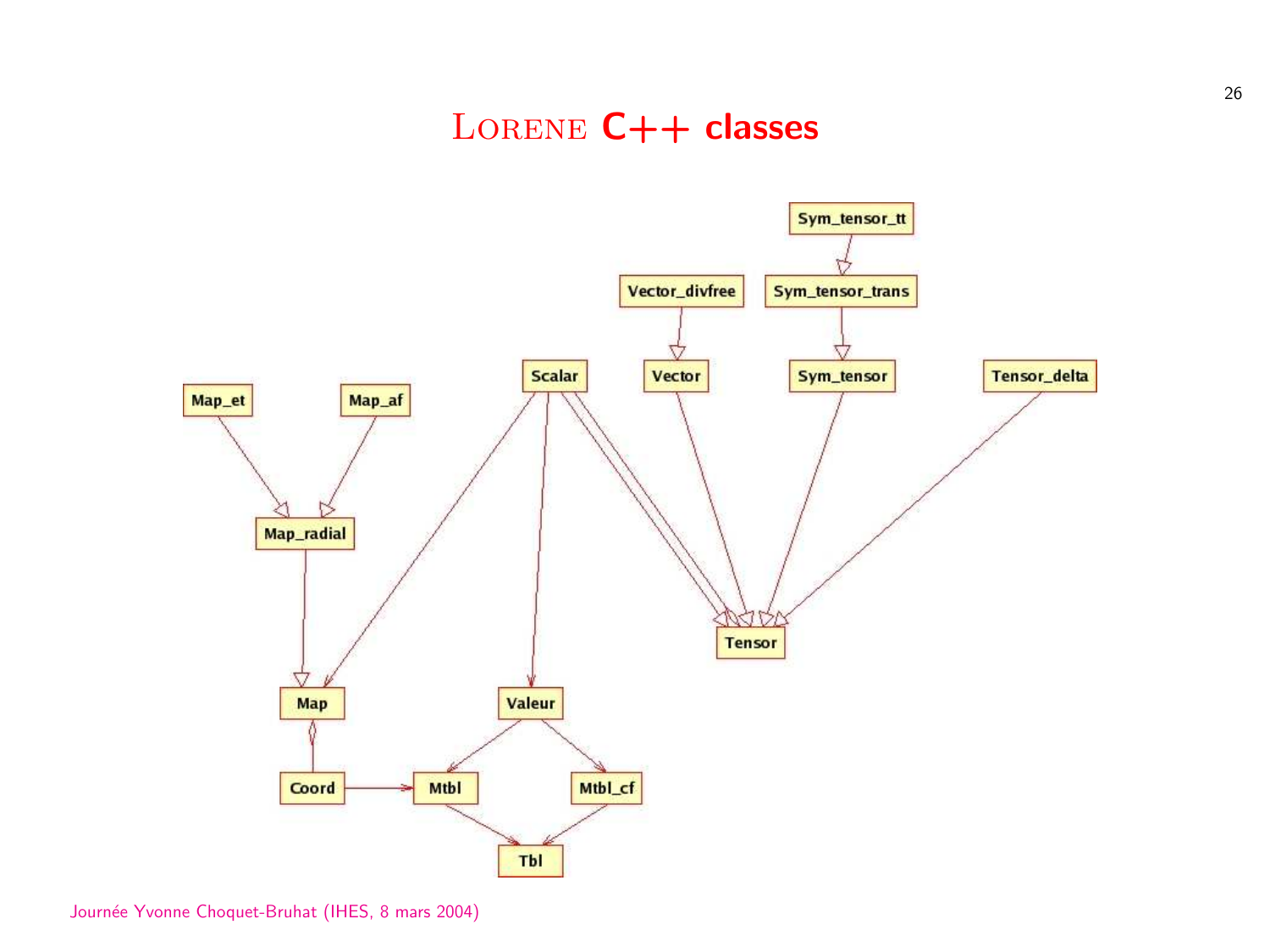#### Astrophysical classes

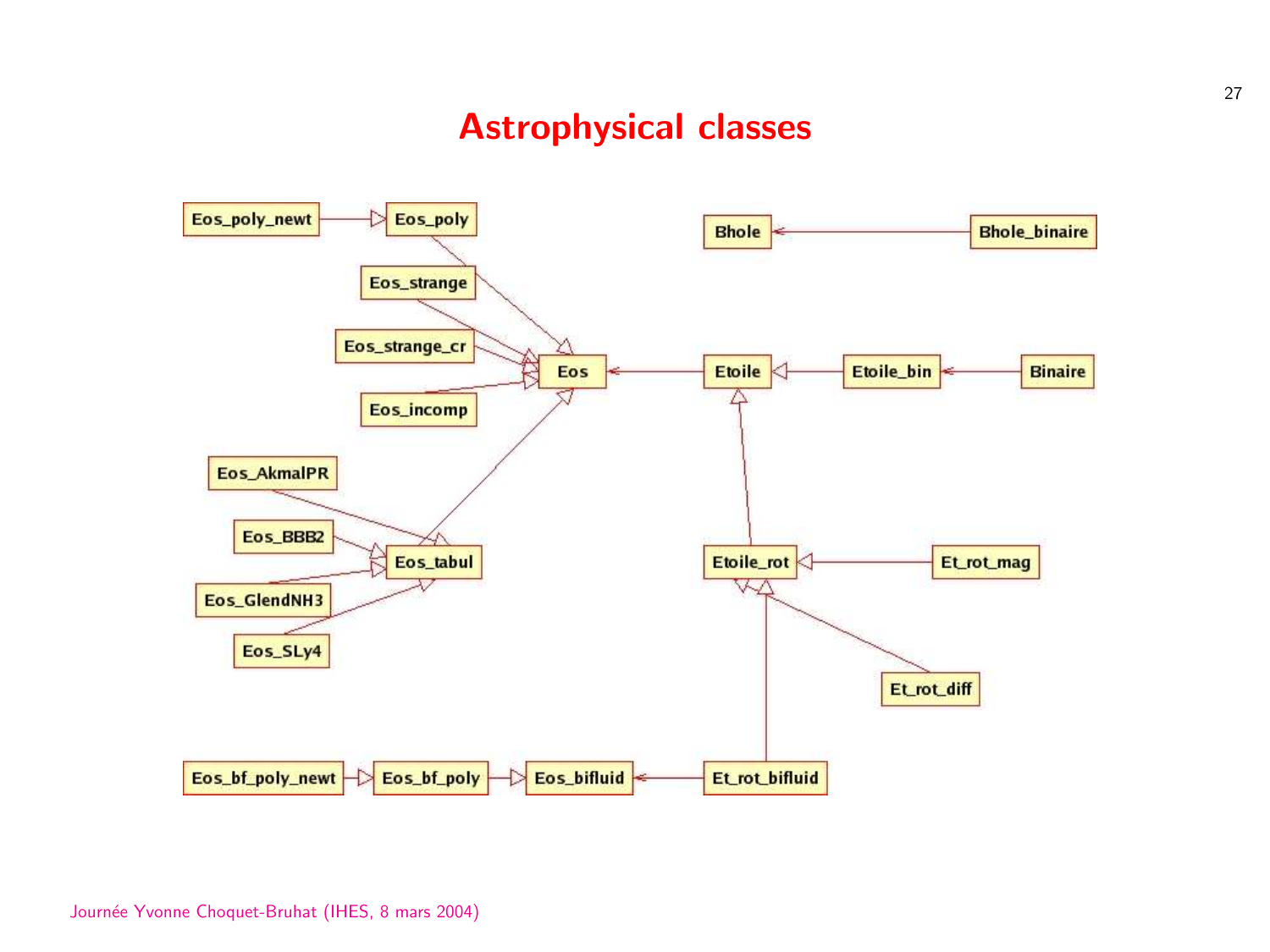## Initial data (Cauchy data)

Quasi-equilibrium sequences of orbiting binary black holes an



[Numerical results obtained](#page-0-0) assumption of helical Killing

#### Status:

as 4-D spacetimes: solutions within the Ise Mathews waveless approxin [Isenberg (1978), Wilson & Mathews (198

• [as](http://publish.aps.org/abstract/PRD/v65/e044021) 3-D Cauchy data: ex NS) or approximate (within 10 BH) solutions of the constrai

← [Grandclément, Gourgoulhon, Bonazzol (2002)]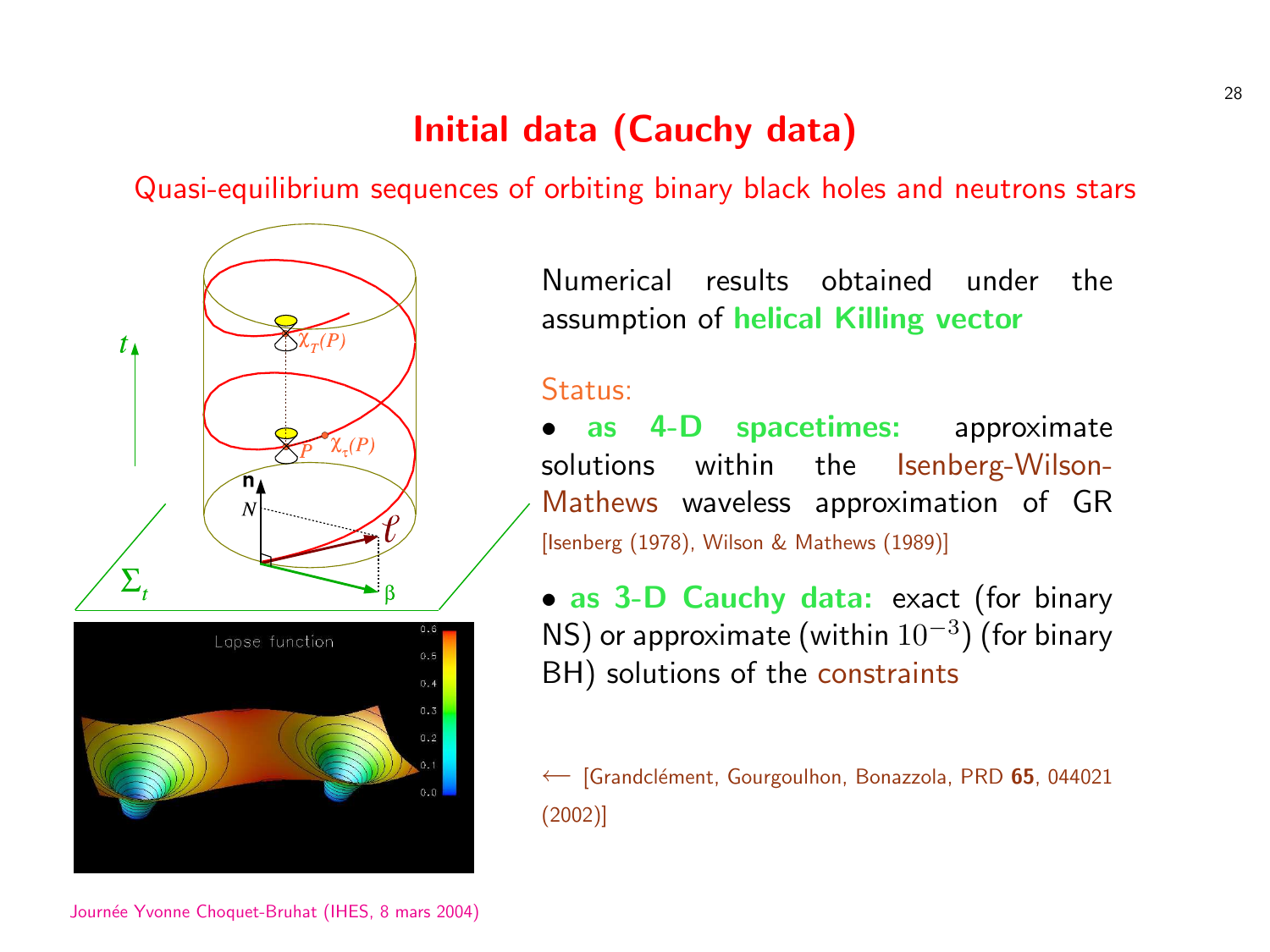#### Initial data: quasi-equilibrium sequences of bina



[Grandclément, Gourgoulhon, Bonazzola, PRD 65, 044021 (2002)] [Damour, Gourgoulhon & Grandclément PRD 66, 024007 (2002)] [Taniguchi & Gourgoulhon, PRD 68, 124025 (2003)]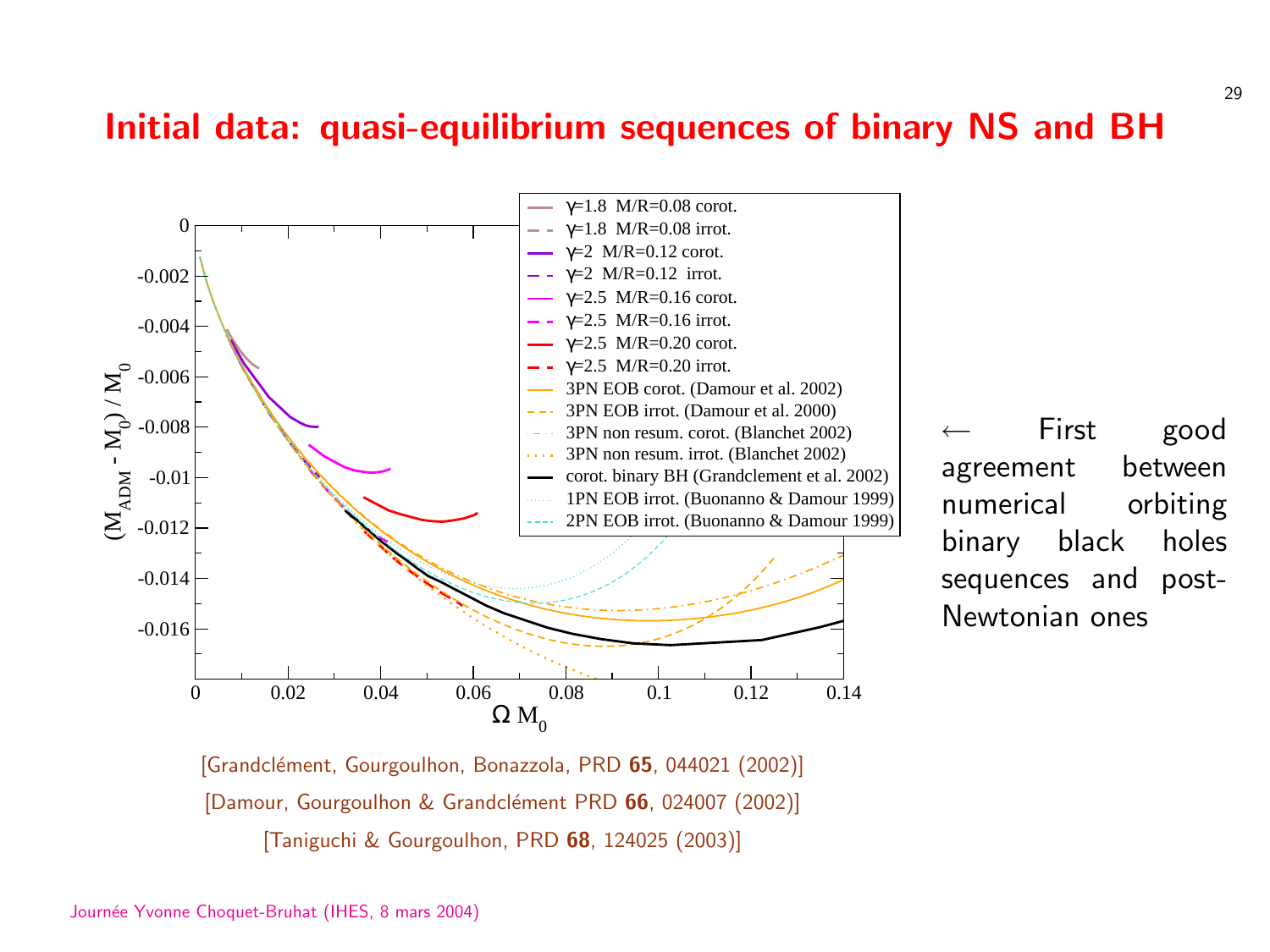#### Time evolution within Maximal slicing and D

Preliminary results: pure gravitational wave evolution



Evolution of  $h^{\hat{\phi}\hat{\phi}}$  in the plane  $z=0$  starting from a small wave p Performant outgoing wave boundary condition developed by [Novak & Bonazzola,